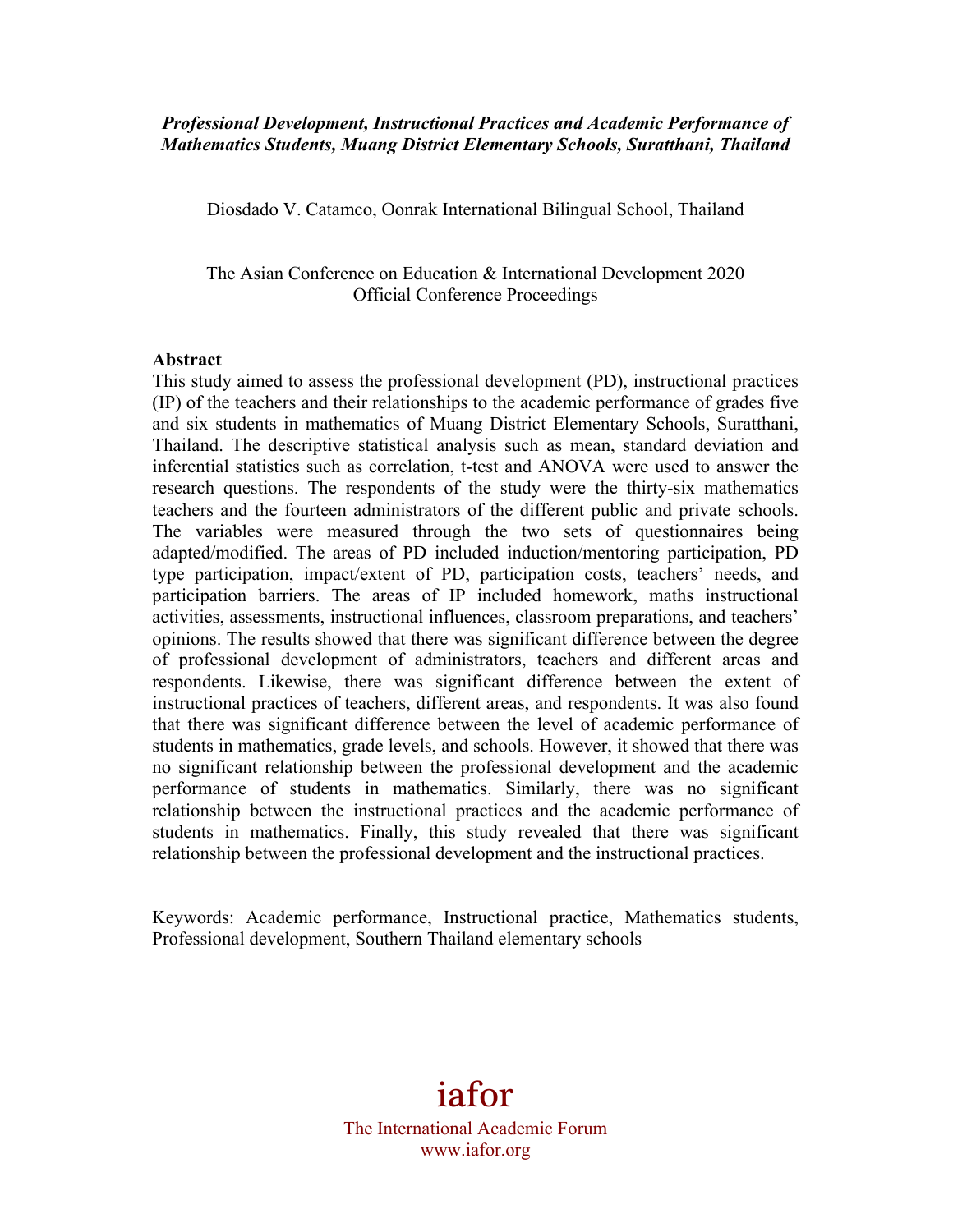#### **Introduction**

Education has always been a significant part of everyone's life. Time and again, it's been awash with new ideas about teaching and learning. According to United Nations Educational, Scientific and Cultural Organization or UNESCO (2017), "education" transforms lives and is at the heart of UNESCO's mission to build peace, eradicate poverty and drive sustainable development.

Thailand, like some other members of the ASEAN (Association of Southeast Asian Nation), is also struggling in terms of quality education among its students. The government is now doubling its efforts towards a globalized competitive education. The Thailand Ministry of Education has enacted major educational reforms and invested a significant proportion of its national wealth into educating its younger citizens, however, not all sections of society have benefitted equally from this expansion (OECD/ UNESCO, 2016).

Professional Development was explained broadly by the Organization for Economic Co-operation and Development (OECD) as "activities that develop an individual skills, knowledge, expertise and other characteristics as a teacher" (OECD 2009, p49).

The review of nine studies by Yoon, et. al (2007) found that sustained and intensive professional development was related to student achievement. Tantranont (2009) also concluded that most teacher-respondents were appreciative of the opportunities for continuing professional development (CPD) and valued its benefits to teachers, students, and schools – and that CPD must be of the highest quality to be effective in order to enhance the teaching practice and student achievement.

Instructional Practices was defined by Saskatchewan Ministry of Education, Canada (2011) as "the general descriptors for a range of instructional approaches that support thinking in each of the four domains of cognition: Knowledge Acquisition, Cognitive Processes, Metacognitive Processes, The Self-System (Dispositions)".

Klassen and Chiu (2010) also found that teachers experience an ongoing commitment towards the profession when they have high self-efficacy, believing in their capabilities to apply appropriate learning strategies, and that the relationship between teaching practices and associated factors are not linear, that is, successful teaching practices may lead to changes in beliefs, and the beliefs that teachers hold can in turn drive teaching practices.

Students' performance or commonly called the "academic performance" or "students' achievement" may refer to how the students deal with their studies and how they cope with or accomplish different tasks given to them by their teachers. Schools are established with the aim of imparting knowledge and skills to those who go through them and behind all these is the idea of enhancing good academic performance (Patena, A.D. & Dinglasan, B.L.H., 2013).

Khun-Inkeeree, H., et al., (2017) investigated the relationship between self-confidence and mathematics achievement among students on Grade 6 in Southern Thailand. They found that cooperative learning by student teams-achievement divisions technique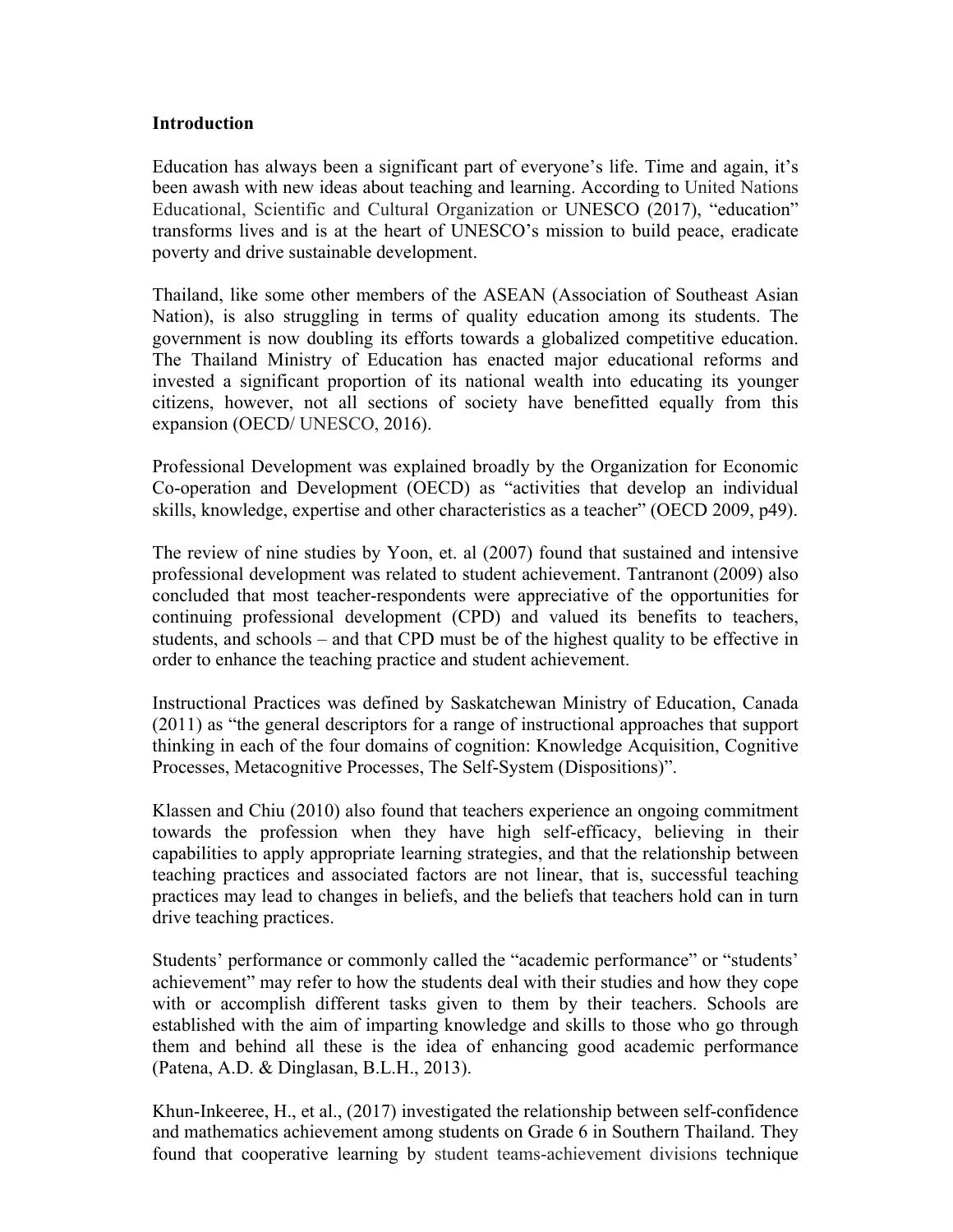improves students' self-confidence in mathematics class. Another study of Khunonkeeree, H. et. al. (2016) found that there is positive relationship between students' attitude towards learning mathematics and their achievement. On the same year, Khun-Inkeeree, H. et al. (2016) conducted another study and found that private schools perform better than public schools.

It has been said that Mathematics has always been considered by many students as one of the difficult subjects. Nowadays, there are various researches and international tests regarding these subject to measure the learning proficiency of students worldwide. The latest scores and rankings in the Programme for International Student Assessment (PISA) and the Trends in International Mathematics and Science Study (TIMSS) were once again disappointing for Thailand.

Thai students' scores remained below average in both international academic surveys and came as a disappointment for the government education system. According to the latest PISA result for 2015, Thailand scored 421 in science, 415 in mathematics and 409 in reading with the average ASEAN PISA scores of 493, 490 and 493 respectively. Thailand's overall education result was lower than the previous test in 2012 and was below the average of OECD countries ("Thailand's Students' Scores", 2017).

With regards to the TIMSS result, the mean score in mathematics and science education had improved though the scores in both subjects were still below average. The Asian TIMSS 2015 score for Thailand in mathematics was 431 compared to 427 in 2011, ranking 26 out of 39 countries. The score in science was 456, compared to 451 in the last assessment, which also ranked 26. The mean score of both subjects was 500 ("Thailand's Students' Scores", 2017).

# **Theoretical / Conceptual Framework**

Actions, Processes, Objects, Schemas Theory or simply APOS Theory is a theory of mathematical understanding, its nature, and its development; the basic tenet of this theory, a constructivist theory, is that an individual's understanding of a mathematical topic develops through reflecting on problems and their solutions in a social context and constructing or reconstructing certain mental structures and organizing these in schemas to use in dealing with problem situations (Dubinsky, 2014).

The study of Firmender, J., et al. (2014) examined the relationship between teachers' instructional practices and students' mathematics achievement. Results indicated that significant, positive relationships existed; the teachers' implementation scores for verbal communication and encouraging mathematical language instructional practices were predictors of student mathematics achievement.

In Thailand, the gap between the rich and the poor is rising, and the average income of the rich is about 27 times higher than the average income of the poor (Prasertkul, 2008). As in other countries, the students with low-socioeconomic status in Thailand unavoidably encounter difficulties in earning high quality of living and academic performance (Katwibun, 2013). Recognizing the importance of mathematics learning,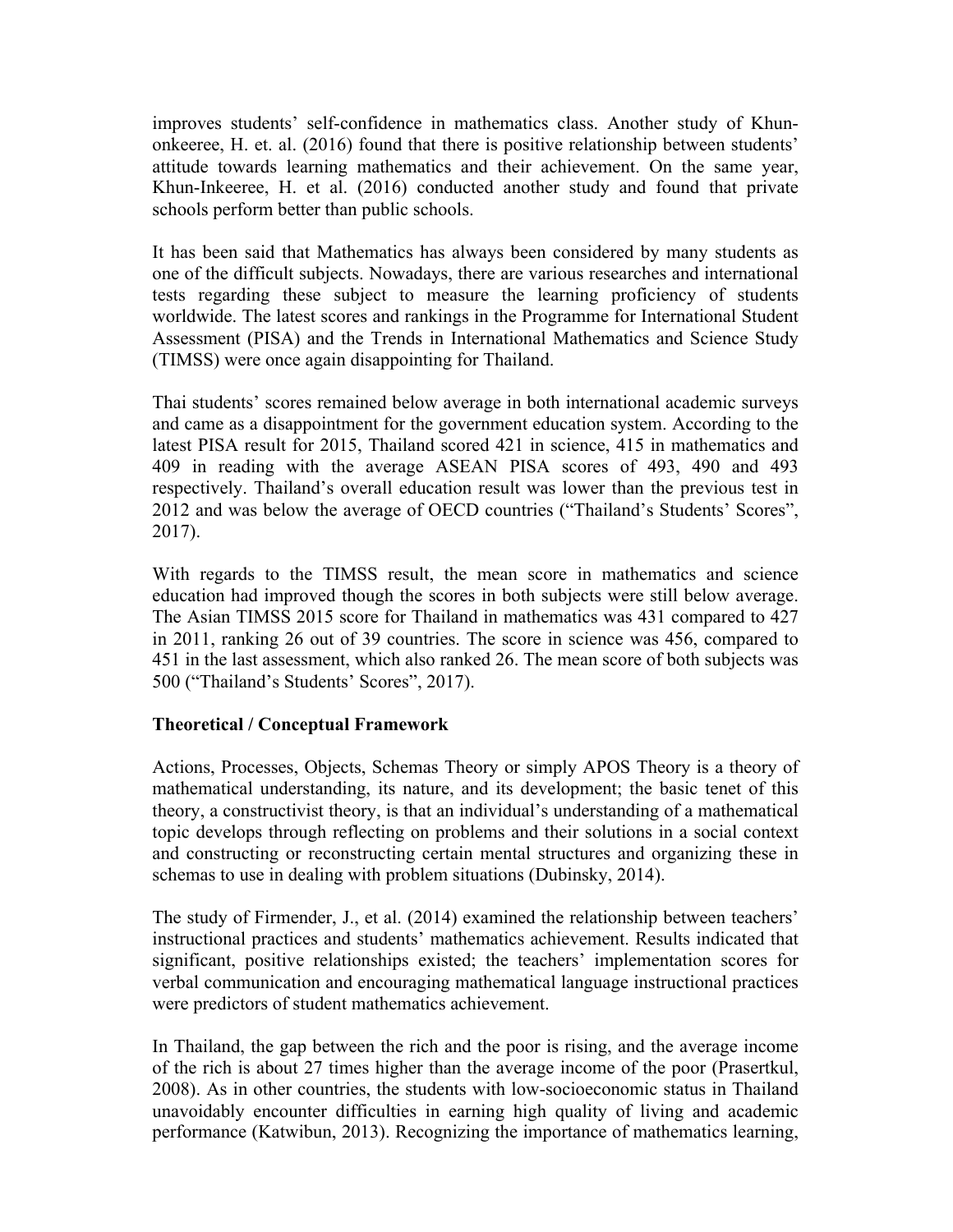the Minister of Thai Education (2008) stated that students in Thailand were expected to learn to associate knowledge of mathematics with other sciences.

The next figure showed schematic diagram of how the variables of the study are interconnected to each other. The independent variables are the Professional Development (PD) of teachers/administrators and the Instructional Practices (IP) of teachers. These variables were gathered through questionnaire. The PD has six areas, namely; participation in induction and mentoring activities, participation by type of PD, Impact and extent of PD activities participated in, participation rates and financial costs, teachers' need for PD, and the barriers to participation in PD. The instructional practices (IP) has also six areas, viz; homework, instructional activities in mathematics, assessments, instructional influences, classroom instructional preparations, and teachers' opinions. These variables are put in separate rectangular boxes to show their independence with each other. However, the double-headed arrow in between them represents the logical interrelatedness of these variables. The two arrows pointing directly to the right box also indicate their relatedness to the third variable. The improved academic performance of students in mathematics was the main concept in the right box as the output of the study. In this particular case, the output of the study also served as the dependent variable where the significant correlations were tested.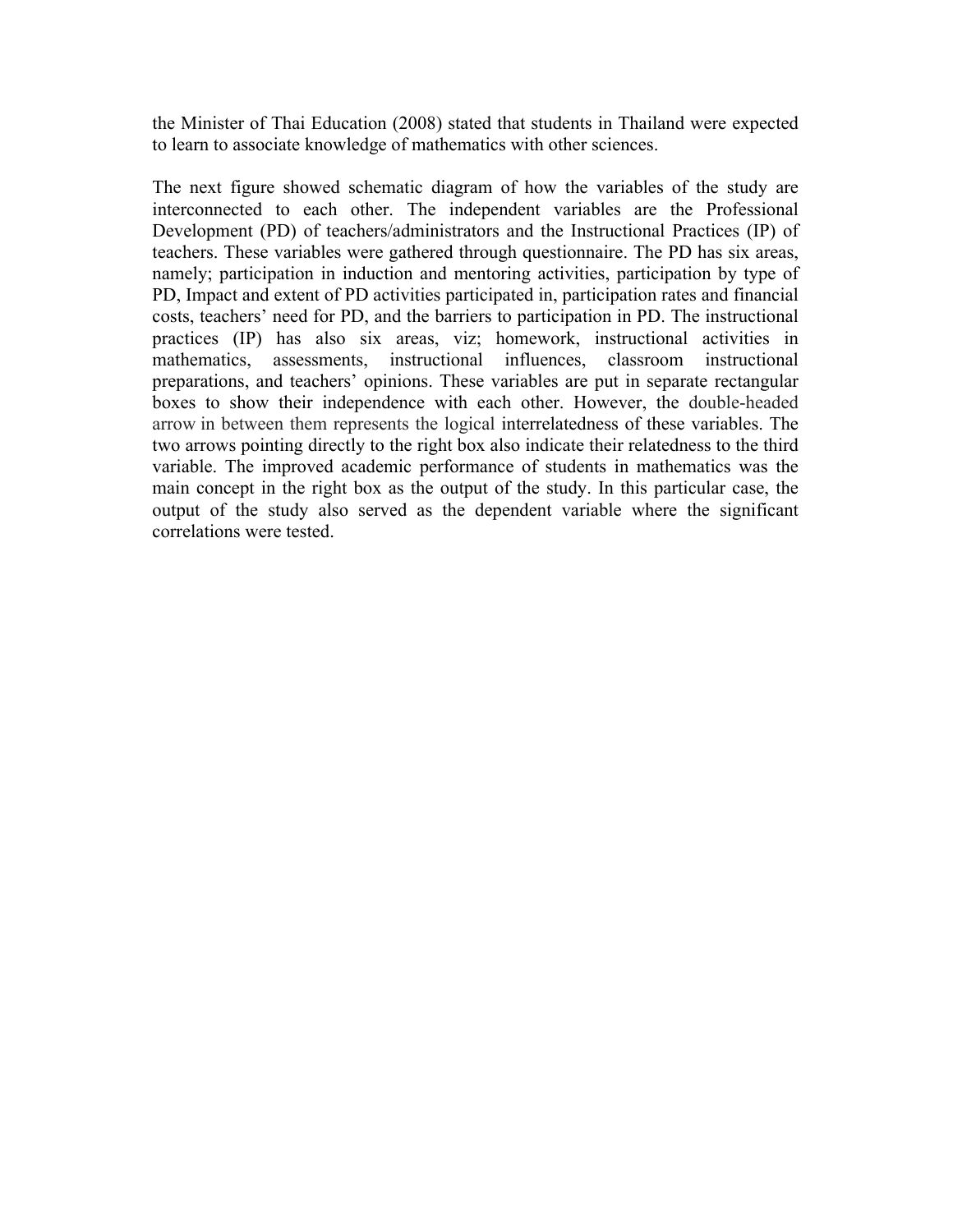#### **INDEPENDENT VARIABLE DEPENDENT VARIABLE**



Figure 1. Paradigm of the study

#### **Statement of the Problem**

This study attempted to assess the professional development, instructional practices of the teacher and their relationships to the academic performance of grade 5 and 6 mathematics students of Muang District Elementary Schools, Suratthani, Thailand. Specifically, it sought to answer the following questions:

1. What is the degree of professional development of administrator and teachers by schools in terms of the different areas:

1.1 Participation in induction and mentoring activities

1.2 Participation by type of professional development

- 1.3 Impact and extent of professional development activities participated in
- 1.4 Participation rates and financial costs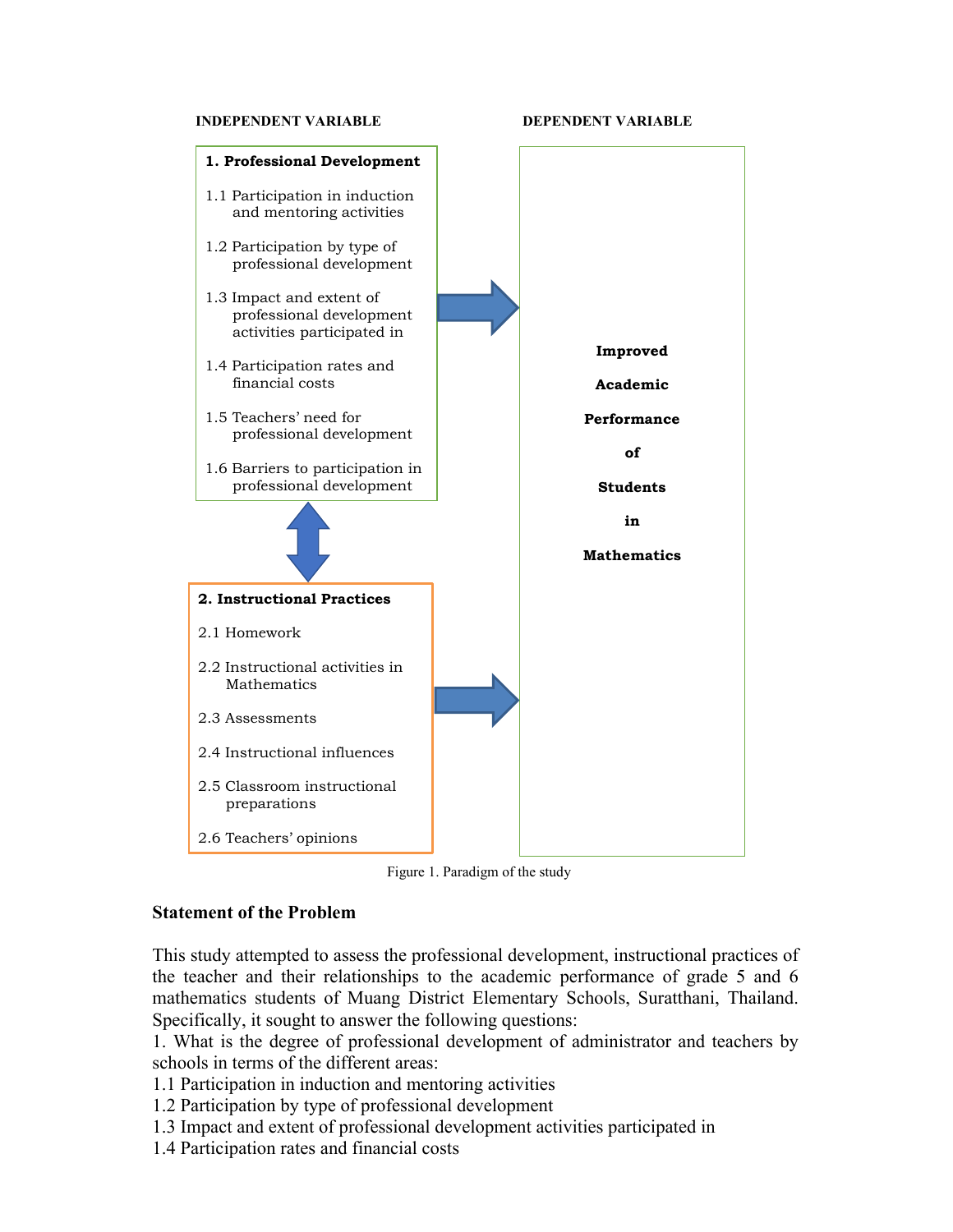1.5 Teachers' need for professional development, and

1.6 Barriers to participation in professional development?

2. Is there a significant difference between the degree of professional development of administrators and teachers by:

2.1 areas,

2.2 respondents, and

2.3 schools?

3. What is the extent of instructional practices of teachers by schools in terms of the different areas:

3.1 Homework

3.2 Instructional activities in mathematics

3.3 Assessments

3.4 Instructional influences

3.5 Classroom instructional preparations, and

3.6 Teacher opinions?

4. Is there a significant difference between the extent of instructional practices of teachers and

4.1 the areas

4.2 the respondents, and

4.3 the schools?

5. What is the level of academic performance of students in mathematics according to grade levels?

6. Is there a significant difference between the level of academic performance of students in mathematics by Grade levels and by schools?

7. Is there a significant relationship between:

7.1 professional development and instructional practices

7.2 professional development and academic performance of students in mathematics,

7.3 instructional practice and academic performance of students in mathematics?

8. What recommendations is deduced to improve the academic performance of students in mathematics?

# **Hypotheses**

1.There is no significant difference between the degree of professional development of administrators and teachers by:

1.1 areas

1.2 respondents, and

1.3 schools.

2. There is no significant difference between the extent of instructional practices of teachers and the:

2.1 areas

2.2 respondents, and

2.3 schools.

3. There is no significant difference between the level of academic performance of students in mathematics by Grade levels and by schools.

4. There is no significant relationship between:

4.1 professional development and instructional practice

4.2 professional development and academic performance of students in mathematics,

4.3 instructional practice and academic performance of students in mathematics.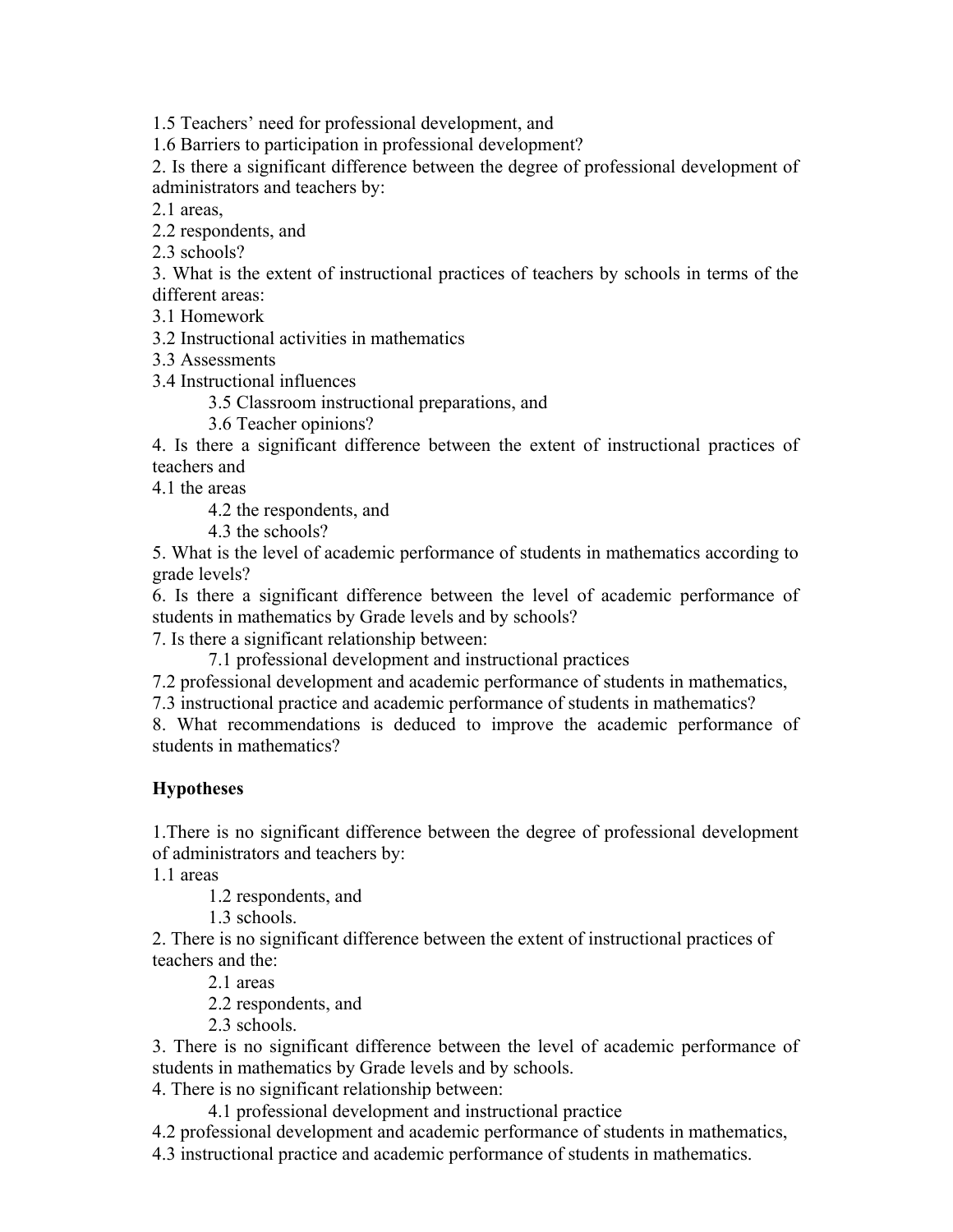#### **Research Method**

The descriptive-correlational method was used because it is a fact-finding study with adequate and accurate interpretations of the findings. It describes with emphasis on what actually exists such as current conditions, problems, situations or any phenomena. It will test the three variables to find out their correlation or relationship.

#### **Research Environment**

This study was conducted in Muang District Elementary Schools, Suratthani, Thailand. The Muang District is located at the center of Suratthani City which is 651 km south of Bangkok. It consists of 14 major elementary schools; 4 of which are EP (English Program) schools and 10 are Non-EP schools. Suratthani is the largest of the southern provinces of Thailand.

#### **Respondents**

Data and information needed to answer the problems in the study were taken from Grades 5 and 6 Mathematics teachers and administrators of Muang District Elementary Schools, Suratthani City, Thailand. All Grades 5 and 6 students who were enrolled during the  $1<sup>st</sup>$  semester for the school year 2017-2018 which the respondents are teaching, were also taken as secondary data. 14 schools are identified as school respondents, that is, 7 public schools and 7 private schools. 15 out of 36 or 41.67% are public school teachers while 21 out of 36 or 58.33% are private school teachers. For the school administrator respondents, 7 out of 14 or 50% are from public schools and the other half are from private schools. 72% of the respondents were teachers while 28% of the total respondents were school administrators.

# **Data Gathering Tools**

This study used the questionnaire for the teacher professional development which was adapted and modified from the Organization for Economic Co-operation and Development (OECD) – Teaching and Learning International Survey (TALIS) of 2013 while the questionnaire for the instructional practice was adapted and modified from the Survey of Instructional Practices Teacher Survey Grades K-8 Mathematics, Council of Chief State School Officers Wisconsin Center for Educational Research,  $U.S.A$ 

# **Data Gathering Procedures**

Before doing the actual data collection, the researcher sought the approval and secured a written permission from the Ministry of Education Area Office in Suratthani, Thailand. When the researcher was given the permit, the same request was presented to the different directors of the different elementary schools in Muang District, Suratthani, Thailand. The researcher personally administered the questionnaire on teacher professional development and instructional practices.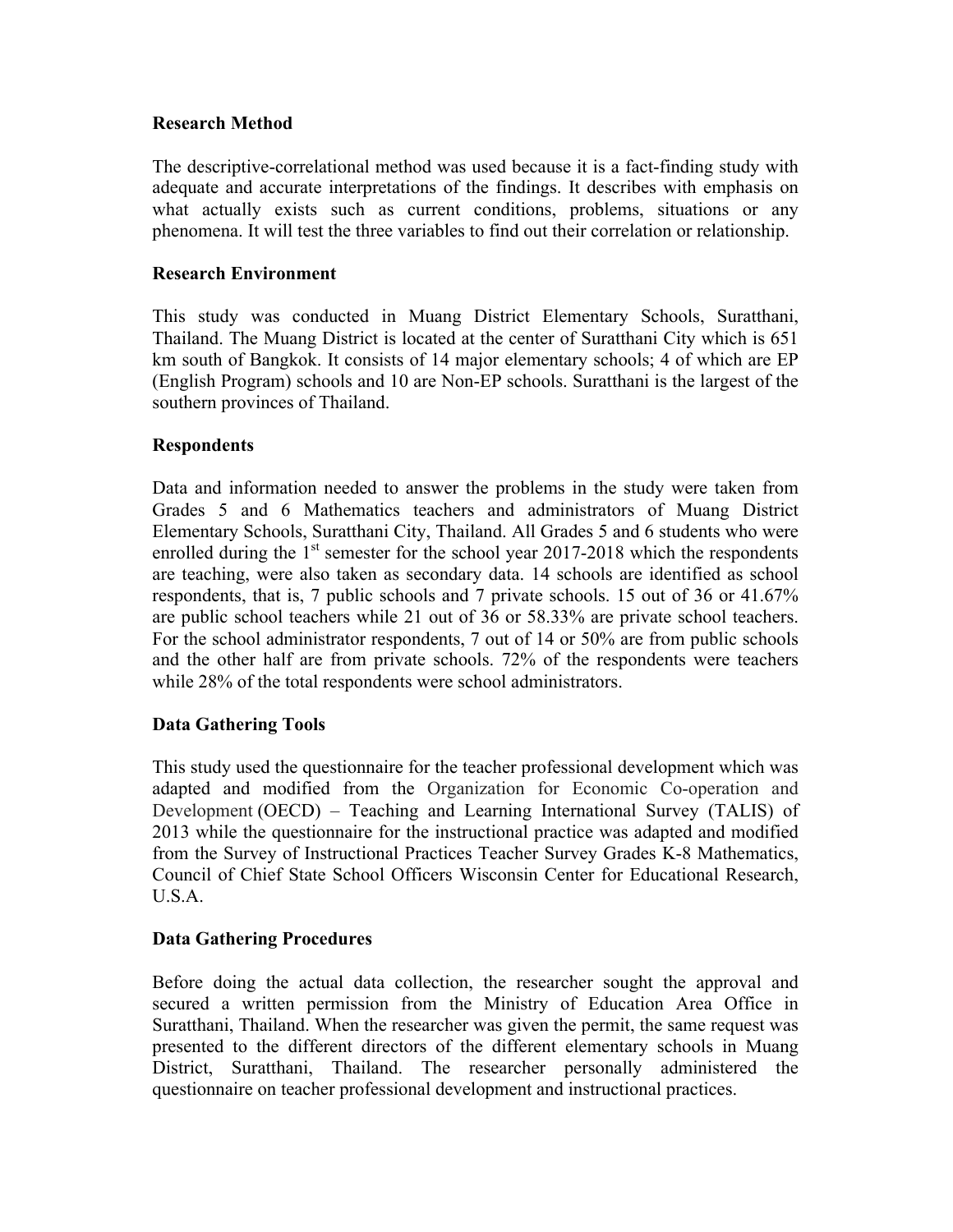#### **Statistical Treatment**

The responses of the respondents were analyzed and interpreted using the following statistical tools: the frequency count and percentage were used to determine the proportion of respondents in each category against the total number of respondents. In testing the correlation between the dependent and independent variables and in testing their significant relationship, the paired t-test, ANOVA and the Pearson Product Moment of Correlation were used. The t-test for correlation was utilized in testing the significant difference*.* Results were tested at 0.05 level of significance.

# **Results and Discussions**

Table 1 below identifies the degree of professional development (PD) of administrators and teachers by schools in terms of participation in induction and mentoring activities. For *public schools*, it had a *weighted mean* of *2.79* which denotes a *high degree* of PD while *private schools* had a *weighted mean* of 3.05 which also denotes a *high degree* of PD in terms of the participation in induction and mentoring activities.

| Schools        |      | Public<br>Private |      |                    |
|----------------|------|-------------------|------|--------------------|
|                | Mean | Description       | Mean | Description        |
| Administrators | 2.89 | High Degree       | 3.11 | High Degree        |
| Teachers       | 2.69 | High Degree       | 2.98 | <b>High Degree</b> |
| Weighted Mean  | 279  | High Degree       | 3.05 | High Degree        |

Table 1. The degree of professional development of administrators and teachers by schools in terms of participation in induction and mentoring activities

The succeeding Table 2 reflects the degree of PD of administrators and teachers by schools in terms of participation by type of PD. For *public schools*, it had a *weighted mean* of *2.53* which denotes a *high degree* of PD while the *private schools* had a *weighted mean* of 2.57 which denotes a *high degree* of PD in terms of the participation type of PD.

|                | Public |             | Private |                    |
|----------------|--------|-------------|---------|--------------------|
| Schools        | Mean   | Description | Mean    | Description        |
| Administrators | 2.44   | High Degree | 2.51    | High Degree        |
| Teachers       | 2.61   | High Degree | 2.62    | <b>High Degree</b> |
| Weighted Mean  | 2.53   | High Degree | 2.57    | <b>High Degree</b> |

Table 2. The degree of professional development of administrators and teachers by schools in terms of participation by type of professional development

Table 3 below describes the degree of PD of administrators and teachers by schools in terms of the impact and extent of PD activities they participated in during the last 12 months. For *public schools*, it had a *weighted mean* of *2.70* which denotes a *moderate positive impact* or *high degree* of PD while the *private schools* had a *weighted mean* of *2.71* which denotes a *moderate positive impact* or *high degree* of PD in the activities they participated in.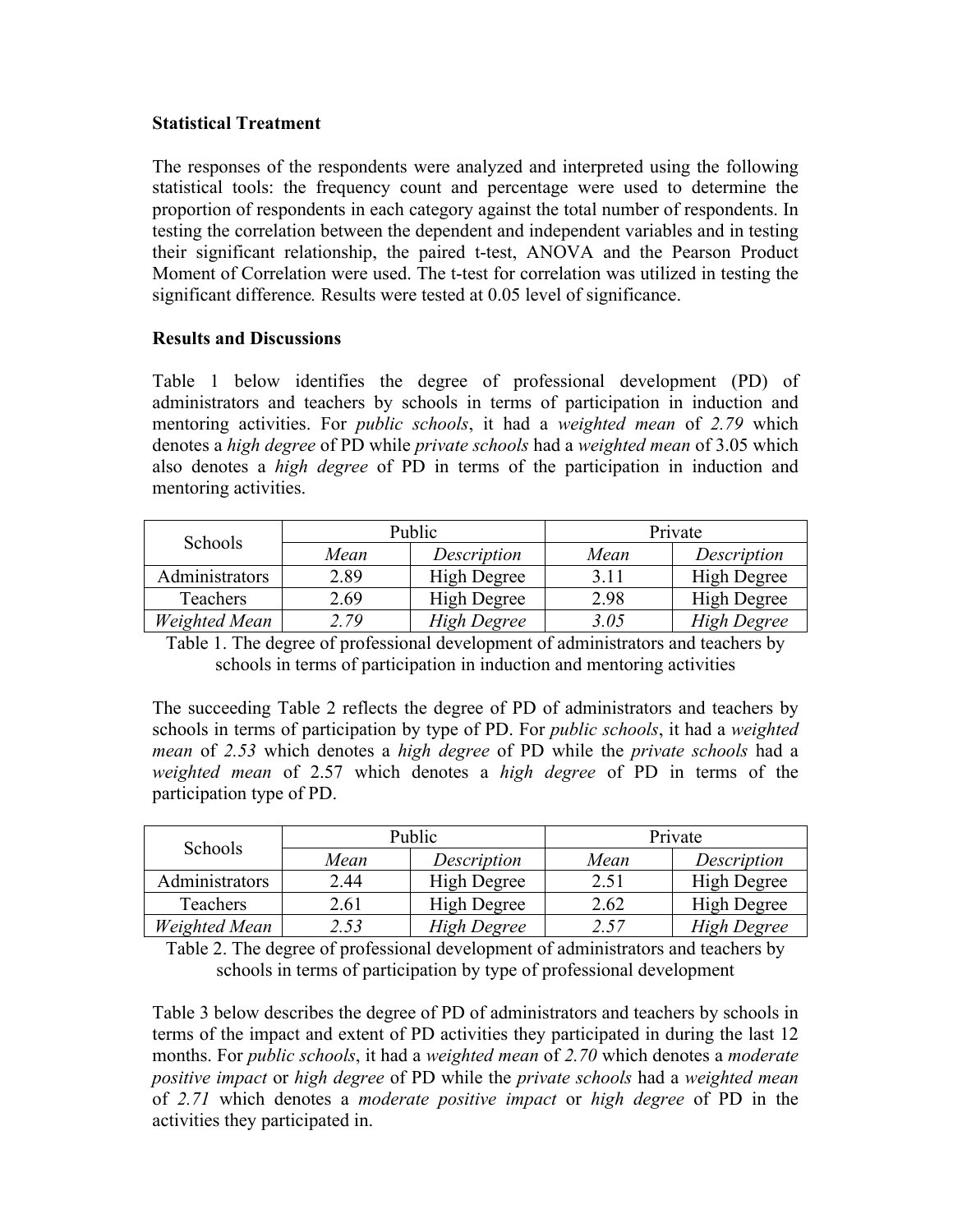| Schools        |      | Public                | Private |                       |
|----------------|------|-----------------------|---------|-----------------------|
|                | Mean | Description           | Mean    | Description           |
| Administrators | 2.62 | Moderate positive     | 2.88    | Moderate positive     |
|                |      | impact or High Degree |         | impact or High Degree |
| Teachers       | 2.77 | Moderate positive     | 2.53    | Moderate positive     |
|                |      | impact or High Degree |         | impact or High Degree |
|                | 2.70 | Moderate positive     | 2.71    | Moderate positive     |
| Weighted Mean  |      | impact or High Degree |         | impact or High Degree |

Table 3. The degree of professional development of administrators and teachers by schools in terms of the impact and extent of professional development activities they participated in

The next Table 4 reveals the degree of PD of administrators and teachers by schools in terms of the participation rates and financial costs. *Public schools* had a *weighted mean* of *2.09* which denotes *low degree* or *sometimes* they have to pay while *private schools* had a weighted mean of *2.02* which denotes *low degree* or *sometimes* they also have to pay for their PD.

| Schools              | Public |                  | Private |                  |
|----------------------|--------|------------------|---------|------------------|
|                      | Mean   | Description      | Mean    | Description      |
| Administrators       | 2.24   | Sometimes or Low | 2.17    | Sometimes or Low |
|                      |        | Degree           |         | Degree           |
| Teachers             | 1.94   | Sometimes or Low | 1.86    | Sometimes or Low |
|                      |        | Degree           |         | Degree           |
| <b>Weighted Mean</b> | 2.09   | Sometimes or Low | 2.02    | Sometimes or Low |
|                      |        | Degree           |         | Degree           |

Table 4. The degree of professional development of administrators and teachers by schools in terms of the participation rates and financial costs

Table 5 shows the degree of PD of administrators and teachers by schools in terms of the teachers' need for PD. *Public schools* had a *weighted mean* of *3.19* which denotes *high* degree or *moderate level of need* while the *private schools* had a *weighted mean* of 3.32 which also denotes *high* degree or *moderate level of need* for a PD in terms of the teacher's need for PD.

| Schools        | Public |                   | Private |                           |
|----------------|--------|-------------------|---------|---------------------------|
|                | Mean   | Description       | Mean    | Description               |
|                |        | High Degree or    |         | High Degree or            |
| Administrators | 3.28   | Moderate level of | 3.40    | Moderate level of         |
|                |        | need              |         | need                      |
|                |        | High Degree or    |         | High Degree or            |
| Teachers       | 3.10   | Moderate level of | 3.24    | Moderate level of         |
|                |        | need              |         | need                      |
|                |        | High Degree or    |         | High Degree or            |
| Weighted Mean  | 3.19   | Moderate level of | 3.32    | Moderate level of<br>need |
|                |        | need              |         |                           |

Table 5. The degree of professional development of administrators and teachers by schools in terms of the teachers' need for professional development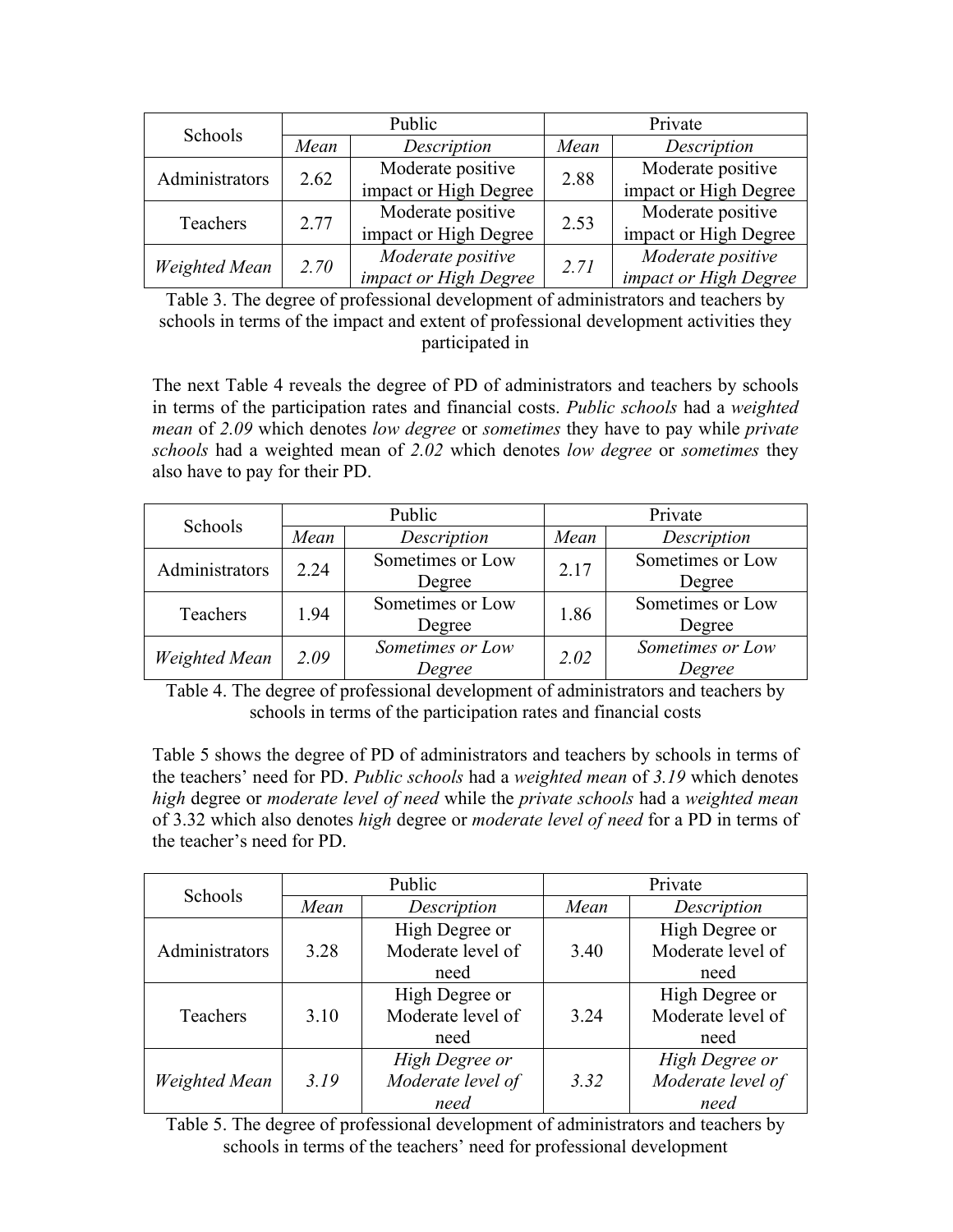Table 6 describes the degree of PD of administrators and teachers by schools in terms of the barriers to participation in PD. *Public Schools* had a *weighted mean* of *2.70*  which denotes *high* degree or *agree* while the *private schools* had a *weighted mean* of 2.35 which denotes *low* degree or *disagree*ment to the barriers to participation in PD.

| Schools              | Public |                         | Private |                           |
|----------------------|--------|-------------------------|---------|---------------------------|
|                      | Mean   | Description             | Mean    | Description               |
| Administrators       | 2.86   | Agree or High<br>Degree | 2.25    | Disagree or Low<br>Degree |
| Teachers             | 2.53   | Agree or High<br>Degree | 2.44    | Disagree or Low<br>Degree |
| <b>Weighted Mean</b> | 2.70   | Agree or High<br>Degree | 2.35    | Disagree or Low<br>Degree |

Table 6. The degree of professional development of administrators and teachers by schools in terms of the barriers to participation in professional development

Table 7 reveals the significant difference between the degree of PD of administrators and teachers by areas. Using *t-test* to identify the significant difference, it had the overall t-value of *0.80* and a p-value of *0.37* which means *insignificant* and implies the acceptance of the null hypothesis. As hypothesized, there was no significant difference between the degree of PD of administrators and teachers by areas. The result of this study proved the truthness of this hypothesis. This finding is supported by Kessels, C. (2010) who found that most induction programs were of a moderate to high intensity, consisting of more than 50 hours of support for beginning teachers. however, most teachers were very positive when asked whether an induction program in general was of value to beginning teachers' PD.

| Different Areas of Professional<br>Development                                    | Mean | t-value | p-value | Interpretation/<br>Decision     |
|-----------------------------------------------------------------------------------|------|---------|---------|---------------------------------|
| 1. Participation in induction and<br>mentoring activities                         | 2.72 | 0.88    | 0.40    | Insignificant/<br>Accept $H_0$  |
| 2. Participation by type of<br>professional development                           | 2.66 | $-0.79$ | 0.45    | Insignificant/<br>Accept $H_0$  |
| 3. Impact and extent of professional<br>development activities participated<br>1n | 2.81 | 1.30    | 0.22    | Insignificant/<br>Accept $H_0$  |
| 4. Participation rates and financial<br>costs                                     | 1.98 | 2.08    | 0.06    | Insignificant/<br>Accept $H_0$  |
| 5. Teachers' need for professional<br>development                                 | 3.20 | 0.99    | 0.38    | Insignificant/<br>Accept $H_0$  |
| 6. Barriers to participation in<br>professional development                       | 2.40 | 0.41    | 0.69    | Insignificant/<br>Accept $H_0$  |
| Overall                                                                           | 2.63 | 0.80    | 0.37    | Insignificant /<br>$Accept H_0$ |

Table 7. The significant difference between the degree of professional development of administrators and teachers by areas.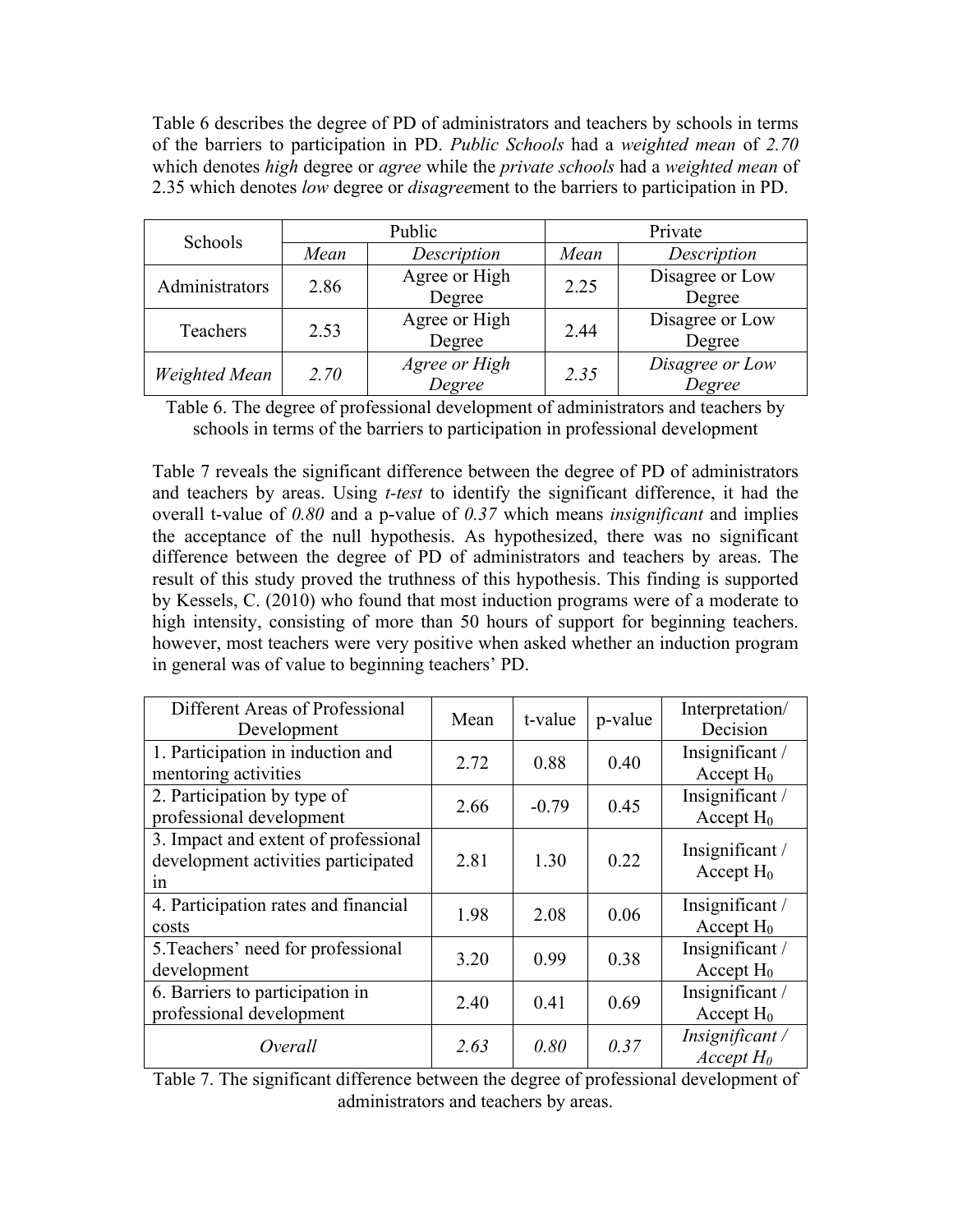Table 8 shows the significant difference between the degree of PD of administrators and teachers by respondents. Using *t-test* to identify the significant difference, the following are the results: *Administrators and teachers had* 2.68 as weighted mean. It had a *t-value* of 1.86 and a *p-value* of 0.07 which is *insignificant*. It implies the *acceptance* of the *null hypothesis*. This finding is in contrast with the findings of Hilton, A., et. al. (2015), Luke & McArdle (2009) and Southworth (2010). Their findings showed that school leaders' participation in teacher PD programs has a positive influence on the capacity for teachers to enact and reflect on new knowledge and practices and that in order for a school and its staff to continuously improve and be effective, lifelong learning for its teachers and administrators is fundamental.

| Respondents    | Mean | t-value | p-value | Interpretation/<br>Decision |
|----------------|------|---------|---------|-----------------------------|
| Administrators | 2.75 |         |         |                             |
| Teachers       | 2.61 | 0.86    | 0.07    | Insignificant/<br>Accept Ho |
| Weighted Mean  | 2.68 |         |         |                             |

Table 8. The significant difference between the degree of professional development of administrators and teachers by respondents

Table 9 reveals the significant difference between the degree of PD of the administrators and teachers by schools. Using *t-test* to identify the significant difference, public and private schools had 2.68 as weighted mean. It had a *t-value* of *0.35* and a *p-value* of *0.73* which is *insignificant*. It implies the *acceptance* of the *null hypothesis*. This result disagrees with Badri, M., et. al. (2016) who claimed that with regard to the perceived need for PD activities, the most significant variation is observed with regard to public or private schools and with regard to the impact of those activities, public schools also assign higher perceived impact scores for all activities that they participated in. This result also negates Guskey (2009) who said that school contexts differ drastically, and what works well in one setting may not work equally well in another.

| Schools  | Mean | t-value | p-value | Interpretation/<br>Decision |
|----------|------|---------|---------|-----------------------------|
| Public   | 2.69 |         |         |                             |
| Private  | 2.67 | 0.35    | 0.73    | Insignificant/              |
| Weighted | 2.68 |         |         | Accept Ho                   |
| Mean     |      |         |         |                             |

Table 9. The significant difference between the degree of professional development of the administrators and teachers by schools

Table 10 reflects the extent of instructional practices (IP) of teachers by schools in terms of homework. *Public and private* schools had a *weighted mean* of *3.19* which means *to a moderate extent* or *some 26-49 % of homework time for the school year.*

| Schools | Mean | Description                                                                  |
|---------|------|------------------------------------------------------------------------------|
| Public  | 3.17 | Some 26-49 % of homework time for the school year or<br>to a moderate extent |
| Private | 3.22 | Some 26-49 % of homework time for the school year or                         |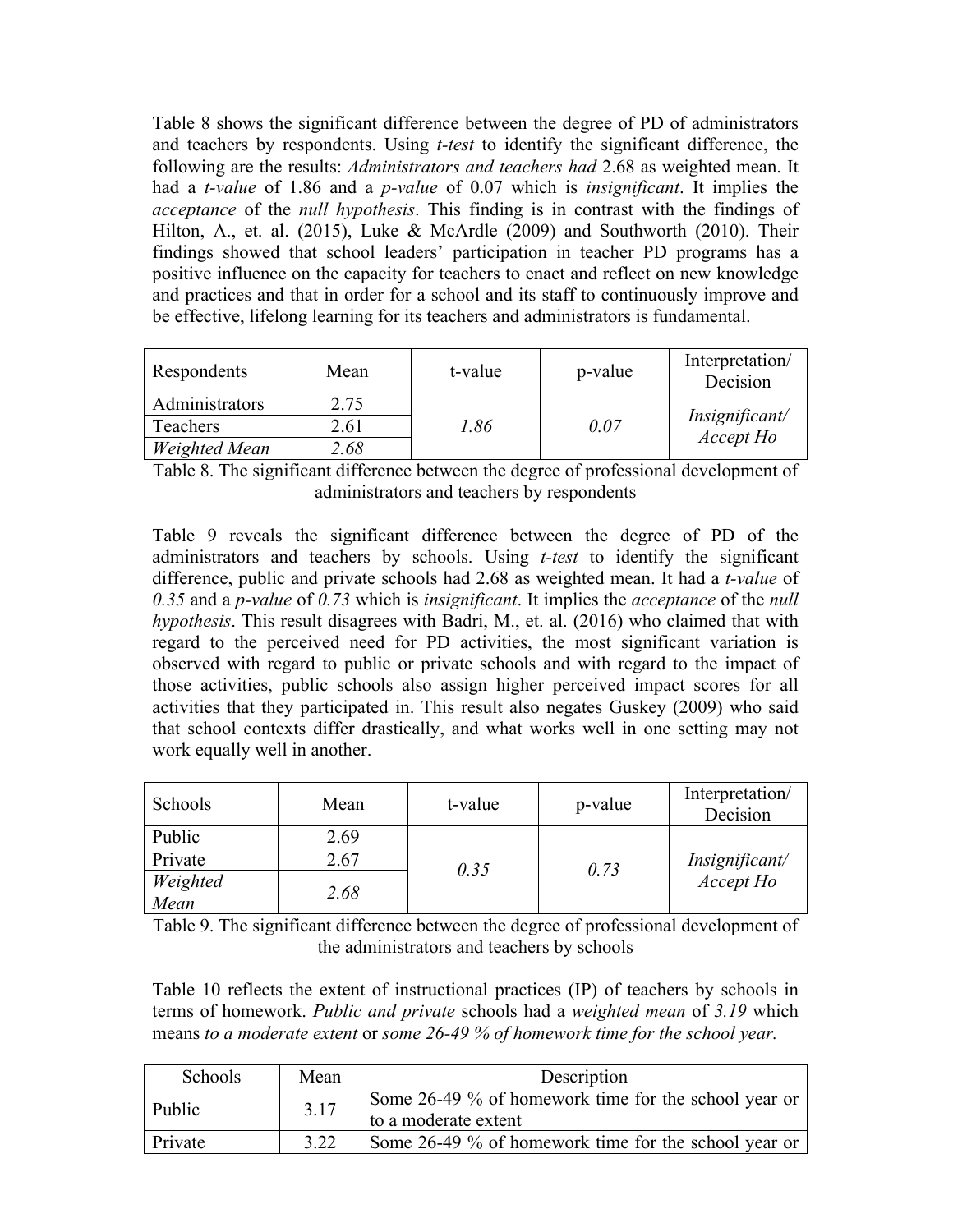|                      |      | to a moderate extent                                                         |
|----------------------|------|------------------------------------------------------------------------------|
| <b>Weighted Mean</b> | 3.19 | Some 26-49 % of homework time for the school year or<br>to a moderate extent |
| $T = 11.10T$         |      | $\cdots$ $\cdots$ $\cdots$                                                   |

Table 10. The extent of instructional practices of teachers by schools in terms of homework

Table 11 identifies the extent of IP of teachers by schools in terms of instructional activities in mathematics. *Public* and *private* schools had a *weighted mean* of *3.56* which means *to a great extent* or *considerable 50% or more of individual work time on mathematical exercises, problems or tasks*.

| Schools              | Mean | Description                                                                                                                |
|----------------------|------|----------------------------------------------------------------------------------------------------------------------------|
| Public               | 3.49 | Considerable (50% or more of individual work time on<br>mathematical exercises, problems or tasks) or to a great<br>extent |
| Private              | 3.63 | Considerable (50% or more of individual work time on<br>mathematical exercises, problems or tasks) or to a great<br>extent |
| <b>Weighted Mean</b> | 3.56 | Considerable (50% or more of individual work time on<br>mathematical exercises, problems or tasks) or to a great<br>extent |

Table 11. The extent of instructional practices of teachers by schools in terms of instructional activities in mathematics

Table 12 shows the extent of IP of teachers by schools in terms of assessment. *Public and private* schools had a *weighted mean* of *3.34* which means *to a moderate extent* or *1 to 3 times per month* of assessing students learning in mathematics class.

| Schools       | Mean | Description                              |  |  |
|---------------|------|------------------------------------------|--|--|
| Public        | 3.30 | 1 to 3 times per month or to a moderate  |  |  |
|               |      | extent                                   |  |  |
| Private       | 3.37 | 1 to 3 times per month or to a moderate  |  |  |
|               |      | extent                                   |  |  |
| Weighted Mean | 3.34 | $1 - 3$ times per month or to a moderate |  |  |
|               |      | extent                                   |  |  |

Table 12. The extent of instructional practices of teachers by schools in terms of assessment

Table 13 reveals the extent of IP of teachers by schools in terms of instructional influences. *Public and private* schools had a weighted mean of 3.77 which indicates *to a great extent* or *a positive influence* while teaching the target mathematics class.

| Schools              | Mean | Description                             |  |  |
|----------------------|------|-----------------------------------------|--|--|
| Public               | 3.75 | Positive Influence or to a great extent |  |  |
| Private              | 3.79 | Positive Influence or to a great extent |  |  |
| <b>Weighted Mean</b> | 3.77 | Positive Influence or to a great extent |  |  |

Table 13. The extent of instructional practices of teachers by schools in terms of instructional influences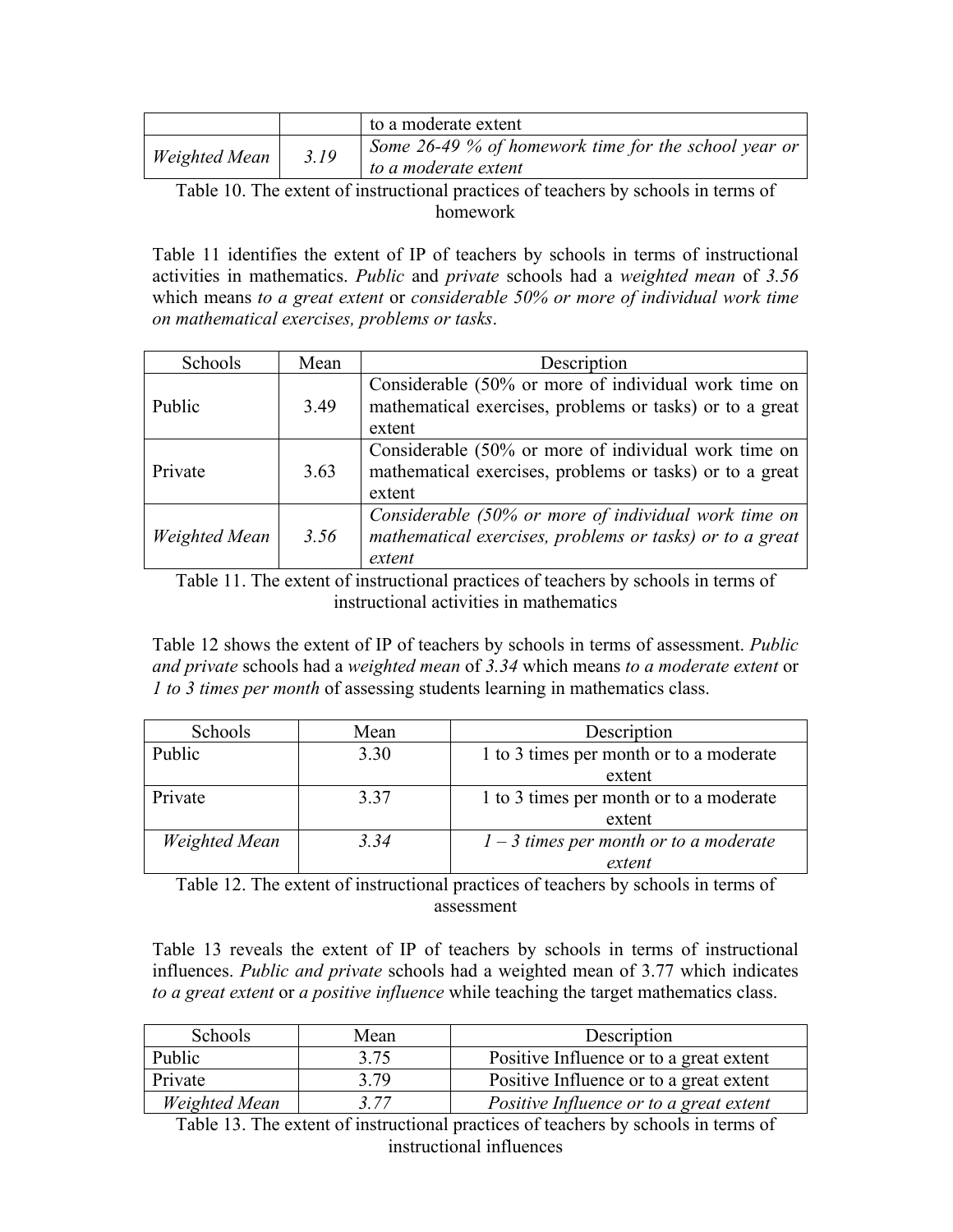Table 14 reflects the extent of IP of teachers by schools in terms of classroom instructional preparations. *Public and private* schools had a *weighted mean* of *2.96* which means *to a moderate extent* or *well-prepared* in terms of classroom instructional preparations.

| Schools       | Mean | Description                           |  |
|---------------|------|---------------------------------------|--|
| Public        | 2.80 | Well-prepared or to a moderate extent |  |
| Private       | 3 12 | Well-prepared or to a moderate extent |  |
| Weighted Mean | 2.96 | Well-prepared or to a moderate extent |  |

Table 14. The extent of instructional practices of teachers by schools in terms of classroom instructional preparations

Table 15 shows the extent of IP of teachers by schools in terms of teachers' opinions. *Public and private* schools had a *weighted mean* of *3.61* which means *to a great extent* or *strongly agree* in terms of teachers' opinions.

| Schools       | Mean | Description                         |
|---------------|------|-------------------------------------|
| Public        | 3.45 | Agree or to a moderate extent       |
| Private       | 3.76 | Strongly Agree or to a great extent |
| Weighted Mean | 3.61 | Strongly Agree or to a great extent |

Table 15. The extent of instructional practices of teachers by schools in terms of teachers' opinions

Table 16 reveals the significant difference between the extents of IP of teachers by areas. Using *t-test* to identify the significant difference, the results had an overall *tvalue* of *47.479* and a *p-value* of *0.001* which is *significant.* It implies the *rejection* of *null hypothesis*. Though it was hypothesized that there was no significant difference between the extent of the IP of teachers and the areas, the result however, is the other way around. This result is supported by the study of Rosario, P., et. al. (2015) that showed that three types of homework follow-up practices (checking homework orally, checking homework on the board, collecting and grading homework) had a positive impact on students' performance.

| Different Areas of Instructional<br>Practices          | Mean  | t-value | p-value | Interpretation/<br>Decision |
|--------------------------------------------------------|-------|---------|---------|-----------------------------|
| 1. Homework                                            | 3.194 | 67.096  | 0.001   | Significant/<br>Reject Ho   |
| activities<br>Instructional<br>2.<br>1n<br>Mathematics | 3.560 | 65.308  | 0.001   | Significant/<br>Reject Ho   |
| 3. Assessment                                          | 3.336 | 36.381  | 0.001   | Significant/<br>Reject Ho   |
| 4. Instructional influences                            | 3.767 | 62.610  | 0.001   | Significant/<br>Reject Ho   |
| instructional<br>5.<br>Classroom<br>preparations       | 2.960 | 22.622  | 0.001   | Significant/<br>Reject Ho   |
| 6. Teachers' opinions                                  | 3.607 | 32.477  | 0.001   | Significant/<br>Reject Ho   |
| Overall                                                | 3.404 | 47.749  | 0.001   | Significant/                |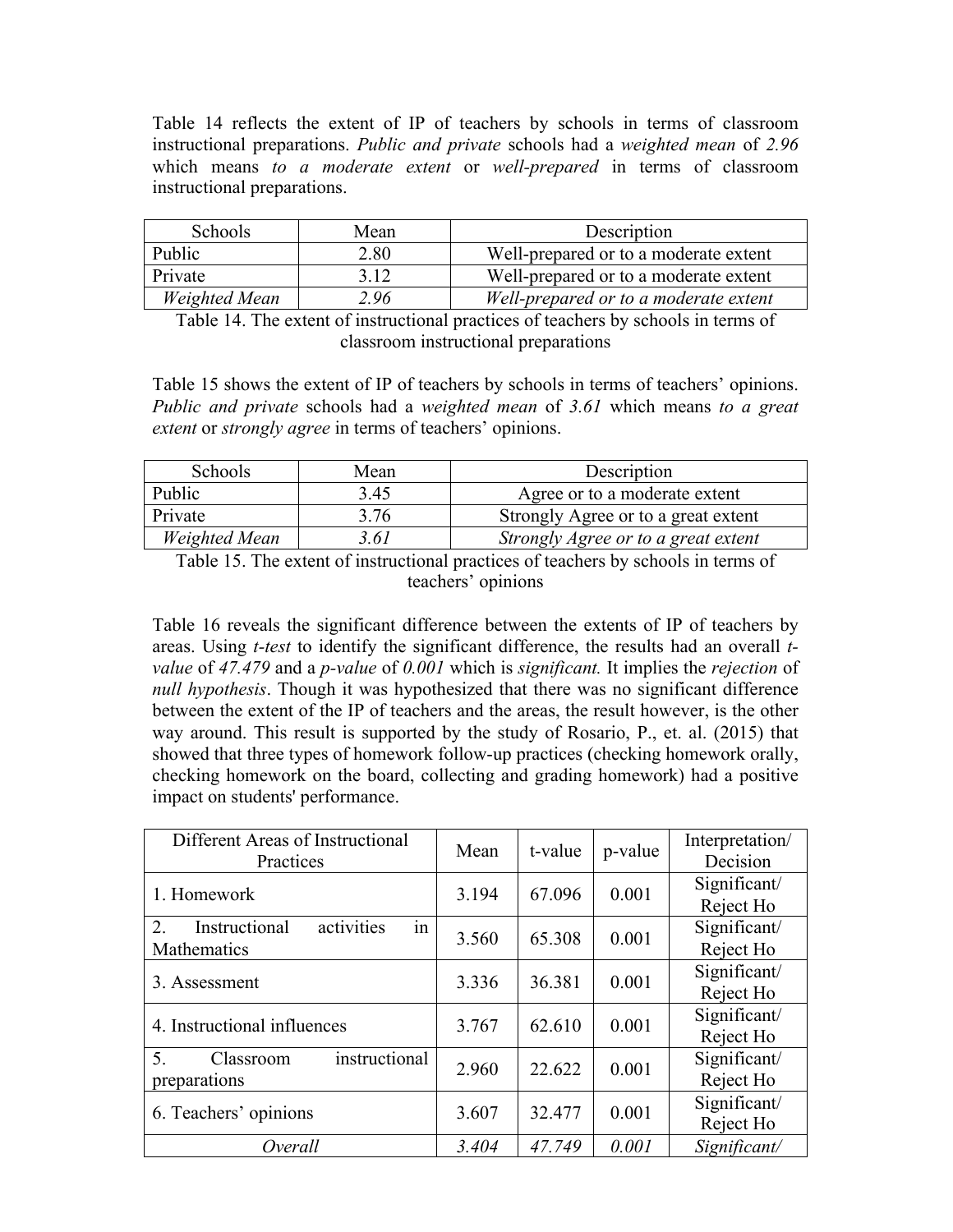|                                                                                        |  | Reject Ho |
|----------------------------------------------------------------------------------------|--|-----------|
| Table 16. The significant difference between the extents of instructional practices of |  |           |

teachers by areas

Table 17 indicates the significant difference between the extent of IP of teachers by respondents. Using *t-test* to identify the significant difference, the results showed a weighted mean of 3.52. It had a *t-value* of *4.520* and a *p-value* of *0.001* which is *significant*. It means the *null hypothesis is rejected*. As hypothesized, there was no significant difference between the extent of IP of teachers by respondents. However, the result showed the opposite – a significant difference. This finding relates with the analysis of Teaching and Learning International Survey (TALIS) 2008 data that demonstrated a relationship between a number of school leadership and teacher level factors with higher levels of teacher self-efficacy, including teachers' participation in collaborative forms of PD, teachers' appraisal and feedback of their work, and teachers' use of greater variety of teaching practices in the classroom (Vieluf, et.al., 2012).

| Respondents    | Mean | t-value | p-value | Interpretation/<br>Decision |
|----------------|------|---------|---------|-----------------------------|
| Administrators | 3.63 |         |         |                             |
| Teachers       | 3.40 | 4.520   | 0.001   | Significant/<br>Reject Ho   |
| Weighted Mean  | 3.52 |         |         |                             |

Table 17. The significant difference between the extent of instructional practices of teachers by respondents

Table 18 below illustrates the significant difference between the extent of IP of teachers by schools. Using *t-test* to identify the significant difference, it showed that public and private schools had a weighted mean of 3.41. It had a *t-value* of *-2.055* and a *p-value* of *0.046* which is *significant.* It implies the *rejection* of the *null hypothesis*. This result harmonizes with the study of the University of Illinois at Urbana-Champaign (2009) which claimed that education professors have found that publicschool students outperformed their private-school classmates on standardized math tests due to certified math teachers and a modern, reform-oriented math curriculum. This result also confirms Khun-Inkeeree, H., et. al. (2016) that claimed that Thailand's private schools show better performance as compared to public schools.

| Schools  | Mean | t-value  | p-value | Interpretation/<br>Decision |
|----------|------|----------|---------|-----------------------------|
| Public   | 3.33 |          |         |                             |
| Private  | 3.48 | $-2.055$ | 0.046   | Significant/                |
| Weighted | 3.41 |          |         | Reject Ho                   |
| Mean     |      |          |         |                             |

Table 18. The significant difference between the extent of instructional practices of teachers by schools

Table 19 shows the level of academic performance of students in mathematics according to grade levels. In Grade 5, the average academic performance is *3.31* which means *good* performance while in Grade 6, the average academic performance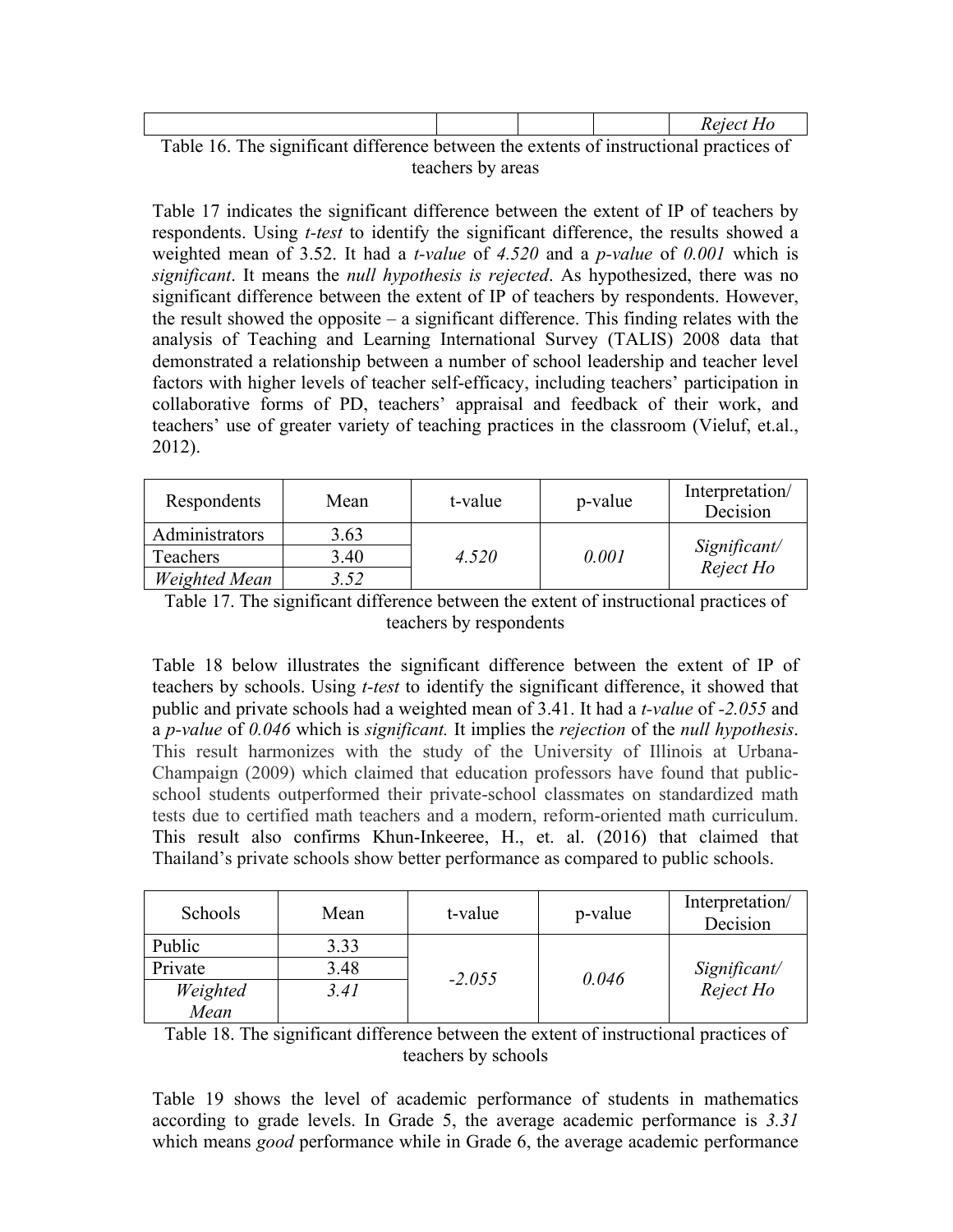is *3.11* which also means *good* performance. The *weighted mean* of the academic performance in the two levels is *3.21* which means *good* academic performance in mathematics.

| Grade Level   | Academic Performance | Description |
|---------------|----------------------|-------------|
| Grade 5       | 331                  | Good        |
| Grade 6       | 3 1 1                | Good        |
| Weighted Mean |                      | Good        |

Table 19. The level of academic performance of students in mathematics according to grade levels

Table 20 describes the significant difference between the level of academic performance of students in Mathematics by grade levels and by schools. Using paired sample *t-test* to identify the significant difference, the results showed an overall mean value of 3.35 for grade 5 and grade 6 public and private schools. It had *t-value* of *1.915* and a *p-value* of *0.006* which is significant. Therefore, the *null hypothesis is rejected.* Thus, there was a significant difference between the level of academic performance in Mathematics by grade levels and by schools. This finding is consistent with the finding of Khun-Inkeeree, et. al (2016) who found that private schools perform better than public schools. Also, this finding agrees with the studies of Ameer, I.S. & Singh, P. (2012) who revealed that there was a significant difference in the numeracy performance between the grade levels.

| Paired Sample Test      | Mean | t-value  | p-value | Interpretation/<br>Decision |
|-------------------------|------|----------|---------|-----------------------------|
| Grade 5                 |      |          |         |                             |
| Public                  | 3.83 | $-4.545$ | 0.003   | Significant/                |
| Private                 | 2.87 |          |         | Reject Ho                   |
| Grade 6                 |      |          |         |                             |
| Public                  | 3.10 | $-4.578$ |         | Significant/                |
| Private                 | 2.96 |          | 0.003   | Reject Ho                   |
| Overall for Grade 5 and |      |          |         |                             |
| Grade 6                 |      |          |         |                             |
| Grade 5                 |      | 1.915    |         | Significant/                |
| Grade 6                 | 3.35 |          | 0.006   | Reject Ho                   |

Table 20. The significant difference between the level of academic performance of students in Mathematics by grade levels and by schools

As can be seen in Table 21, there was *significant relationship* between the professional development (PD) and the instructional practices (IP). Using *Pearson correlation*, it has an *r-value* of *-0.341* and a *p-value* of *0.001*. This signifies the *rejection* of the *null hypothesis*. This means that there was a *significant relationship* between PD and IP. This result confirms the studies of Evers, et. al (2016) who said that "PD is necessary to fill in the gaps in the skill sets of new teachers, and to continue to develop the expertise of teachers". Also, Rauf, et.al. (2017) showed that there is a positive significant relationship between school-based PD models and teachers' IP. Lastly, YuSoe (2018) concluded that teachers who completed teacher PD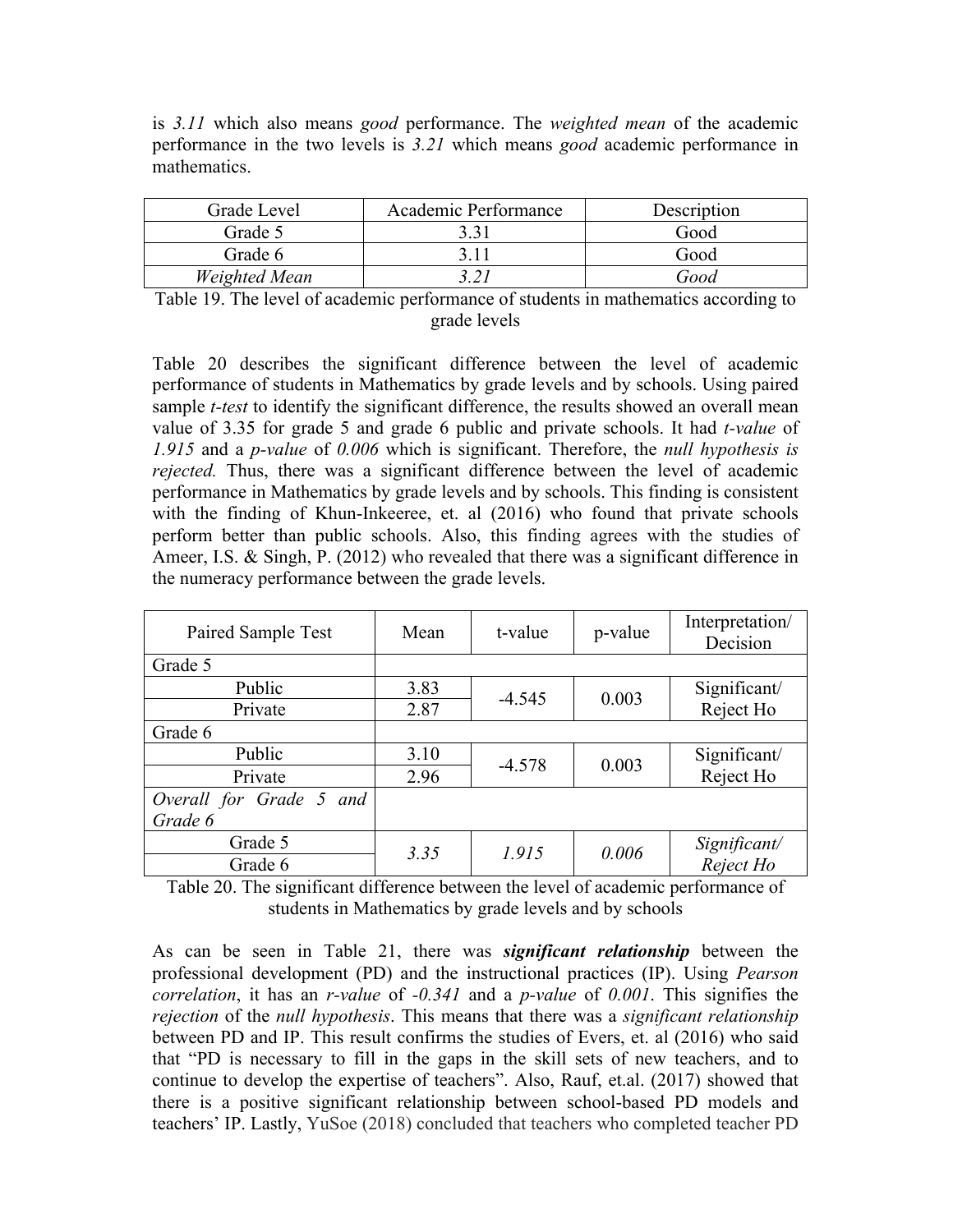can implement more effectively than those who didn't complete the teacher PD such as teacher training, teacher induction program and mentoring program.

On the other hand, the relationship between the PD and the academic performance of students in mathematics was *insignificant* because it has an *r-value* of *-0.027* and a *pvalue* of *0.806* which implies the *acceptance* of the *null hypothesis.* This result is quite surprising because most researchers claimed the other way around, namely; Hill, H.C., et. al. (2013) showed that PD is significantly linked to student achievement; Huffman, et.al (2010) regression analyses suggested that curriculum development for mathematics teachers was significantly related to student achievement; Parish (2013) indicated that 5th grade students whose teacher spent more hours in professional learning for continuous improvement had increased likelihood of scoring above the district median on curriculum-based assessments; and Carillo, C., et. al. (2016) showed that PD interventions are more likely to lead to positive (and significant) effects when math rather than reading comprehension is used as the outcome measure.

Finally, there was *no significant relationship* between the teachers' IP and the academic performance of students in Mathematics. Using *correlation*, it has an *rvalue* of *-0.052* and a *p-value* of *0.639* which is *insignificant*. This denotes the *acceptance* of the *null hypothesis*. Again, this is another remarkable unexpected result as most studies showed the opposite of this result. To mention a few, here are some of the researches: Johnson, A. (2017) found that the data indicated a significant correlation between teacher practice and student growth; Kiptum (2018) concluded that there was a positive and significant relationship between teachers' instructional leadership and students' academic achievement; and Blazar (2016) found that student outcomes are predicted by teaching practices between teachers' classroom organization and students' behavior in class; and between teachers' math errors and students' math achievement.

With these findings, it is but proper to mention that perhaps additional evidence on these relationships can suggest specific hypotheses for the future study such as IP which in turn, will provide research evidence that could strengthen PD of teachers and the improvement of students' academic performance. Adding more respondents from all grade levels and extending the research environment to more districts can perhaps lead important empirical evidence to support a well-established theory on the multidimensional nature of teachers' IP and students' academic performance, and thus the need for teachers' PD policies that account for this complexity.

| Variables                      |                                                          | t-value  | p-<br>value | Interpretation/<br>Decision |
|--------------------------------|----------------------------------------------------------|----------|-------------|-----------------------------|
| Professional<br>Development    | Instructional<br>Practices                               | $-0.341$ | 0.001       | Significant/<br>Reject Ho   |
| Professional<br>Development    | Academic<br>performance of<br>Students in<br>Mathematics | $-0.027$ | 0.806       | Insignificant/<br>Accept Ho |
| <b>Instructional Practices</b> | Academic<br>performance of<br>Students in                | $-0.052$ | 0.639       | Insignificant/<br>Accept Ho |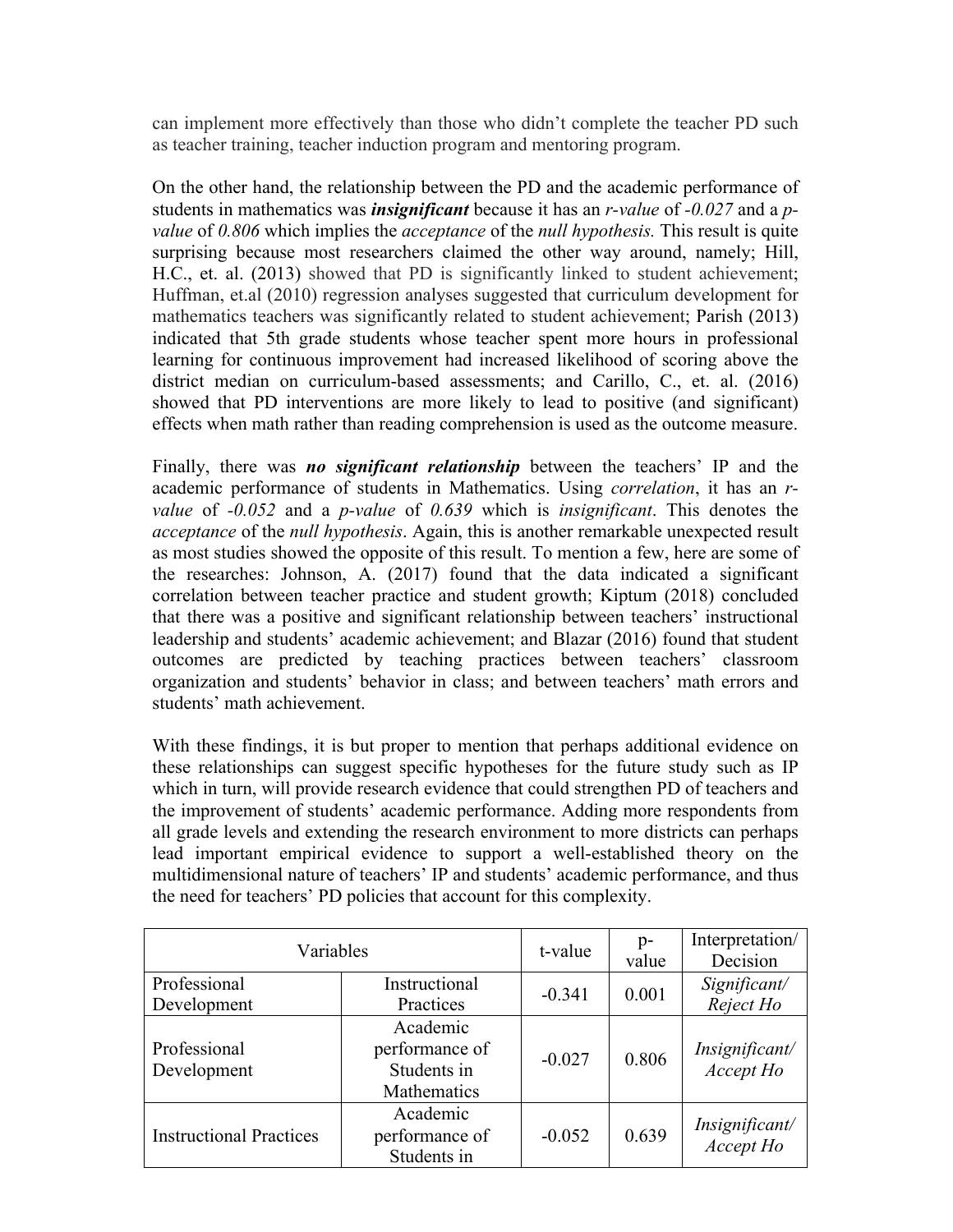| . | 'l'ha e es e saill e eustrale face els serbes estes en estadounidense en el deces le seu en serb |  |  |
|---|--------------------------------------------------------------------------------------------------|--|--|

Table 21. The significant relationship between the professional development, instructional practices and the academic performance of students in Mathematics

#### **Conclusions**

1. The degree of professional development (PD) of administrators and teachers by schools was *high* in terms of the following areas: participation in induction and mentoring activities, participation type of PD, the impact and extent of PD activities participated in, and the teachers' need for PD. However, it had a *low* degree in terms of the areas in participation rates/ financial costs and the barriers to participation in PD.

2. There was *significant difference* between the degree of PD of administrators and teachers and the different areas of PD; there was *significant difference* between the degree of PD of administrators and teachers and the different respondents; and there was *significant difference* between the degree of PD of administrators and teachers and the different schools.

3. The extent of instructional practices (IP) of teachers by schools in terms of the areas such as the instructional activities in mathematics, instructional influences, and teachers' opinions were of *great extent*. However, there were *moderate extent* in terms of the areas in homeworks, assessments, and classroom instructional preparations.

4. There was a *significant difference* between the extent of IP of teachers and the different areas of the IP. There was also a *significant difference* between the extent of IP of teachers and the different respondents. And there was a *significant difference* between the extent of IP of teachers and the different schools.

5. The levels of academic performance among Grade 5 and 6 students in mathematics were both *Good.*

6. There was a *significant difference* between the level of academic performance of students in mathematics and the Grade levels and the schools.

7. There was a *significant relationship* between the professional development (PD) and the instructional practices (IP). However, there was *no significant relationship* between the PD and the academic performance of students in mathematics. Finally, there was *no significant relationship* between the IP and the academic performance of students in mathematics.

#### **Recommendations**

1. The teachers/administrators' professional development (PD) activities must be enhanced especially in the following areas: induction and mentoring activities; participation in the different type of PD such as courses/workshops, education conferences/seminars, observation visits, in-service trainings, network of teachers, and individual/ collaborative research. Math teachers/administrators must be encouraged to update their knowledge by attending in any PD programs in their field of specializations.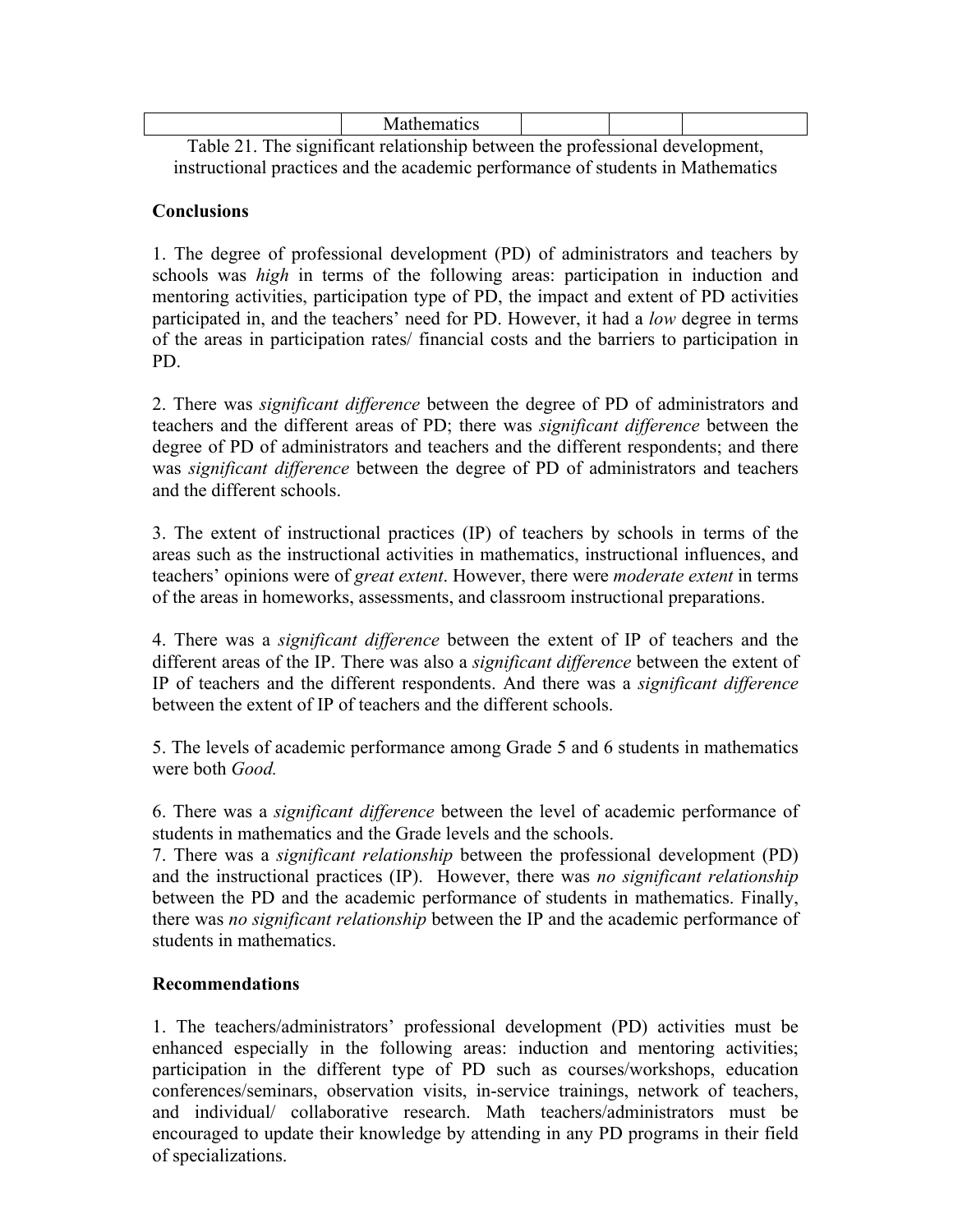2. Surveys on PD Needs of mathematics teachers as well as administrators must be conducted regularly to ensure that the designed seminars/trainings/workshops/conferences will be in parallel and relevant to their actual *needs*, various activities/programs must be available for the teachers/administrators for the regular updating of their profession.

3. It is also recommended that the *great* extent of instructional practices (IP) of teachers by schools in terms of the instructional activities in mathematics, instructional influences and teachers' opinions must be maintained. On the other hand, the IP of teachers in terms of homeworks, assessments, and classroom instructional preparations must be strengthened.

4. The School as well as the Ministry of Education Area Office must regularly monitor the performance of mathematics teachers in terms of the different areas of IP such as homework, instructional activities in mathematics, assessment, instructional influences, classroom instructional preparations, and teachers' opinions. There must be regular in-service trainings for mathematics teachers.

5. The *Good* level of academic performance in mathematics among Grade 5 and 6 students must be improved. This must be reinforced in line with their actual needs and to jive with the emerging needs of the mathematically-inclined global students. Thus, it is recommended that there must be regular school-wide and city-wide activities for the mathematics.

6. It is also recommended that the Education Area Office must create a pool of Test Constructors whose sole task is to make a mini standardized test in mathematics so that there will be Centralized Mathematics Achievement Tests for all the schools and in specific levels.

7. It is further recommended to reevaluate the PD activities being offered and participated by the mathematics teachers. Also, it is encouraged to revisit/ reassess the IP of mathematics teachers as to whether or not it constantly adheres to the required/expected learning competencies in mathematics based on the updated curriculum focused on the authentic needs of the mathematics students.

8. It is finally recommended that future related studies such as other variables and predictors affecting the academic performance of students in mathematics, an in-depth systematic review and analysis of pre-service and in-service PD activities among mathematics teachers, and how the mathematics teachers cope with the dynamic IP involving authentic assessment among mathematics learners, are recommended in order to further enrich and strengthen the findings of this study.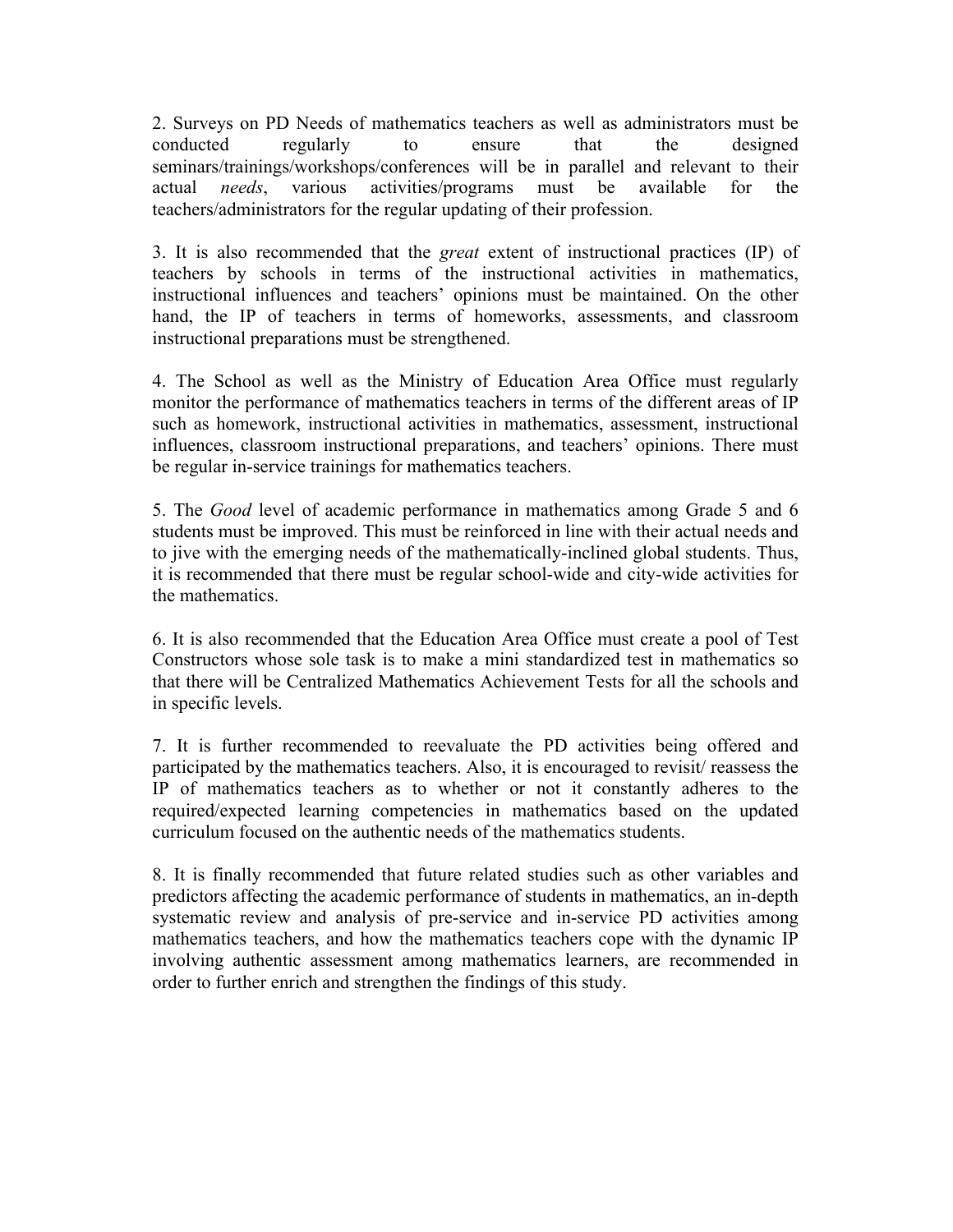#### **References**

Ameer, Ilda Salwani & Singh, Parmjit. (2012). *Exploring grade levels and gender differences in Numeracy Thinking among secondary school students.* Procedia - Social and Behavioral Sciences. Retrieved from:https://ac.elscdn.com/S1877042813019538/1-s2.0-S1877042813019538-main.pdf?\_tid=c4be3034- 738f-44d4-afc1 083071f2802a&acdnat=1555404757\_a299aee38d67502dbb8b1c0e2b2082b8

Badri, M., Alnuaimi, A., Mohaidat, J., Yang, G., Al Rashedi, A. (2016). *"Perception of Teachers' Profesional Development Needs, Impacts, and Barriers: The Abu Dhabi Case".* SAGE Journal 2016. https://doi.org/10.1177/2158244016662901

Blazar, David. (2016). *Teacher and Teaching Effects on Students' Academic Performance, Attitudes, and Behaviors.* Doctoral dissertation, Harvard Graduate School of Education. Retrieved from https://dash.harvard.edu/bitstream/handle/1/27112692/BLA ZAR-DISSERTATION-2016.pdf?sequence=1&isAllowed=y

Carrillo, C., Van den Brink, H. M. & Groot, W. (2016). *Professional development programs and their effects on student achievement: A systematic review of evidence*. Retrieved from:

http://www.tierweb.nl/home/assets/files/UM/Working%20papers/TIER%20WP%201 6-03.pdf

Dubinsky E. (2014) *Actions, Processes, Objects, Schemas (APOS) in Mathematics Education.* In: Lerman S. (eds) Encyclopedia of Mathematics Education. Springer, Dordrecht.

Firmender, J. M., Gavin, M.K., & McCoach, D.B. (2014). *Examining the Relationship Between Teacher's Instructional Practices and Students' Mathematics Achievement.* Sage Publication Journal. Vol. 25, Issue 3.

Guskey, T. (2009). *Closing the Knowledge Gap on Effective Professional Development.* Educational Horizons. Summer 2009, Vol. 87 No.4, pp. 224-233.

Hill, H. C., Beisiegel, M., Jacob, R. (2013). *Professional development research consensus, crossroads, and challenges*. Educational Researcher, 42, 476-487. doi:10.3102/0013189X13512674

Hilton, A., Hilton, G., Dole, S., & Goos, M. (2015). *School Leaders as Participants in Teachers' Professional Development: The Impact on Teachers' and School Leaders' Professional Growth.* Australian Journal of Teacher Education, 40(12). http://dx.doi.org/10.14221/ajte.2015v40n12.8

Huffman, D., Thomas, K., Lawrenz, F. (2010). *Relationship Between Professional Development, Teachers' Instructional Practices, and the Achievement of Students in Science and Mathematics.* Wiley Online Library. Retrieved from https://doi.org/10.1111/j.1949-8594.2003.tb18123.x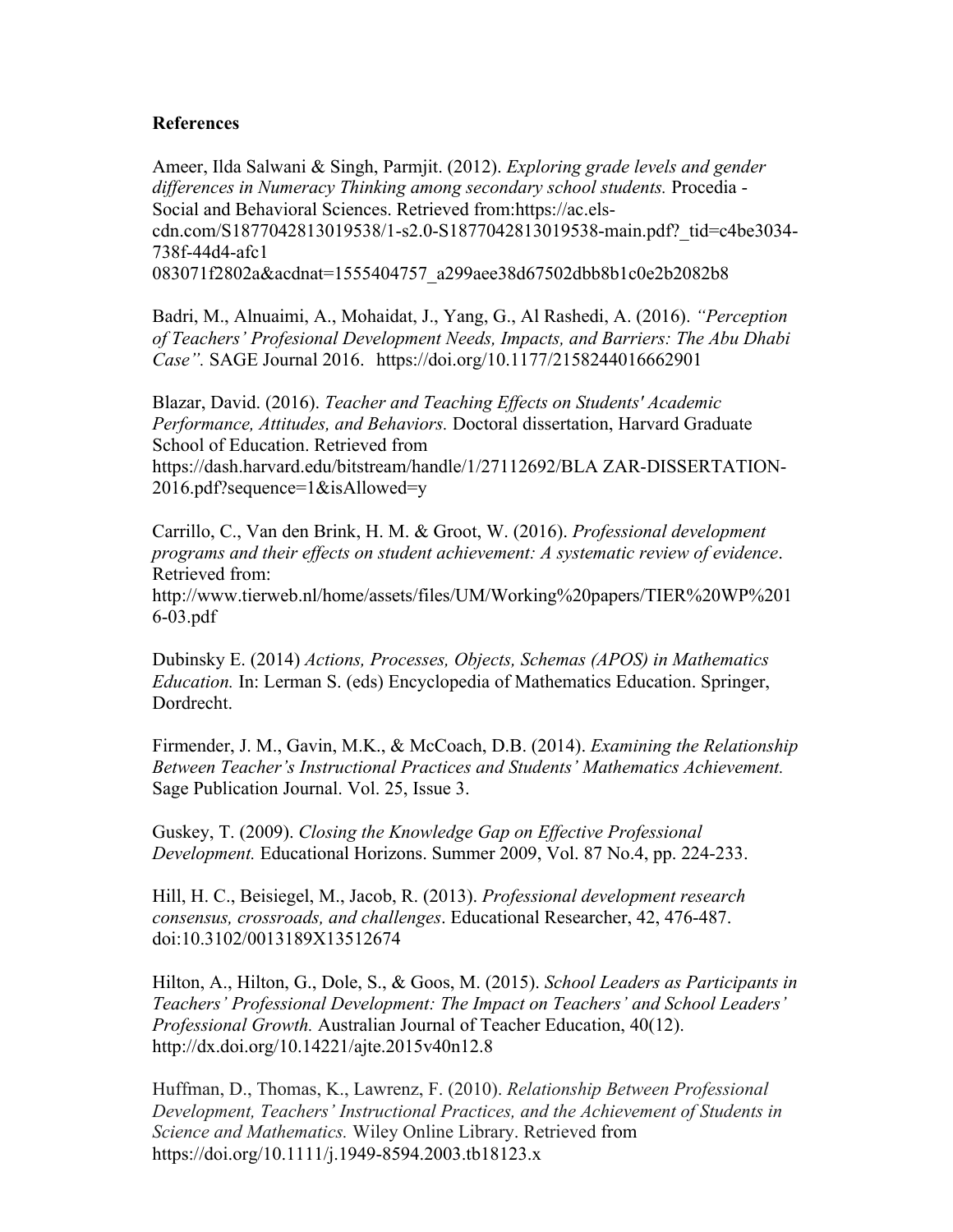Johnson, Aubrey. (2017). "*The Relationship Between Teacher Practice and Student Performance".* Seton Hall University Dissertations and Theses (ETDs).2235. https://scholarship.shu.edu/dissertations/2235

Katwibun, D. (2013). *The need for preparing mathematics teachers for diverse classrooms in Thailand*. Proceedings on the 3rd World Conference on Learning, Teaching and Educational Leadership (WCLTA-2012).

Kessels, C. (2010). *The influence of induction programs on beginning teachers' wellbeing and professional development*. ICLON, Leiden University Graduate School of Teaching. ISBN 9789490383046. Retrieved from https://www.voion.nl/downloads/4eaec176-5310-40d0-8bb0-e95ca72aaef3

Khun-Inkeeree, H., Omar-Fauzee, M.S., Haji-Othman, M.K. (2017). *The Effect of Students Confidence Level toward Mathematics Performance among Southern Thailand Primary School Children*. International Journal of Academic Research in Progressive Education and Development, 2017, Vol 6, No.2

Khun-Inkeeree, H., Omar-Fauzee, M.S., Haji-Othman, M.K. (2016). *Students' Attitude towards Achievement in Mathematics: A cross sectional Study of Year Six Students in Songklha Province, Thailand*. European Journal of Education Studies.

Khun-Inkeeree, H., Omar-Fauzee, M.S., Haji-Othman, M.K. (2016). *The Mathematics Performance of Primary School Students' in Southern Thailand.* International Journal of Academic Research in Progressive Education and Development, 2016, Vol. 5, No. 3

Kiptum, Charles. (2018). *Correlation Between Instructional Leadership and Students' Academic Achievement in Public Secondary Schools in Baringo County, Kenya.*  British Journal of Education Vol.6, No.1, pp.92-102. Retrieved from: http://www.eajournals.org/wp-content/uploads/Correlation-between-Instructional-Leadership-and-Students%E2%80%99-Academic-Achievement-in-Public-Secondary-Schools-in-Baringo-County-Kenya.pdf

Klassen, R.M. and M.M. Chiu (2010). "*Effects on teachers' self-efficacy and job satisfaction: Teacher gender, years of experience, and job stress",* Journal of Educational Psychology Vol. 102/3, pp. 741-756.

Luke, A. & McArdle, F. (2009). *A model for research-based state professional development policy.* Asia-Pacific Journal Of Teacher Education, 37(3), 231-251.

Minister of Thai Education. (2008). *Towards a learning Society in Thailand: An Introduction to Education in Thailand.*

OECD/UNESCO (2016), *Education in Thailand: An OECD-UNESCO Perspective*, Reviews of National Policies for Education, OECD Publishing, Paris. http://dx.doi.org/10.1787/9789264259119-en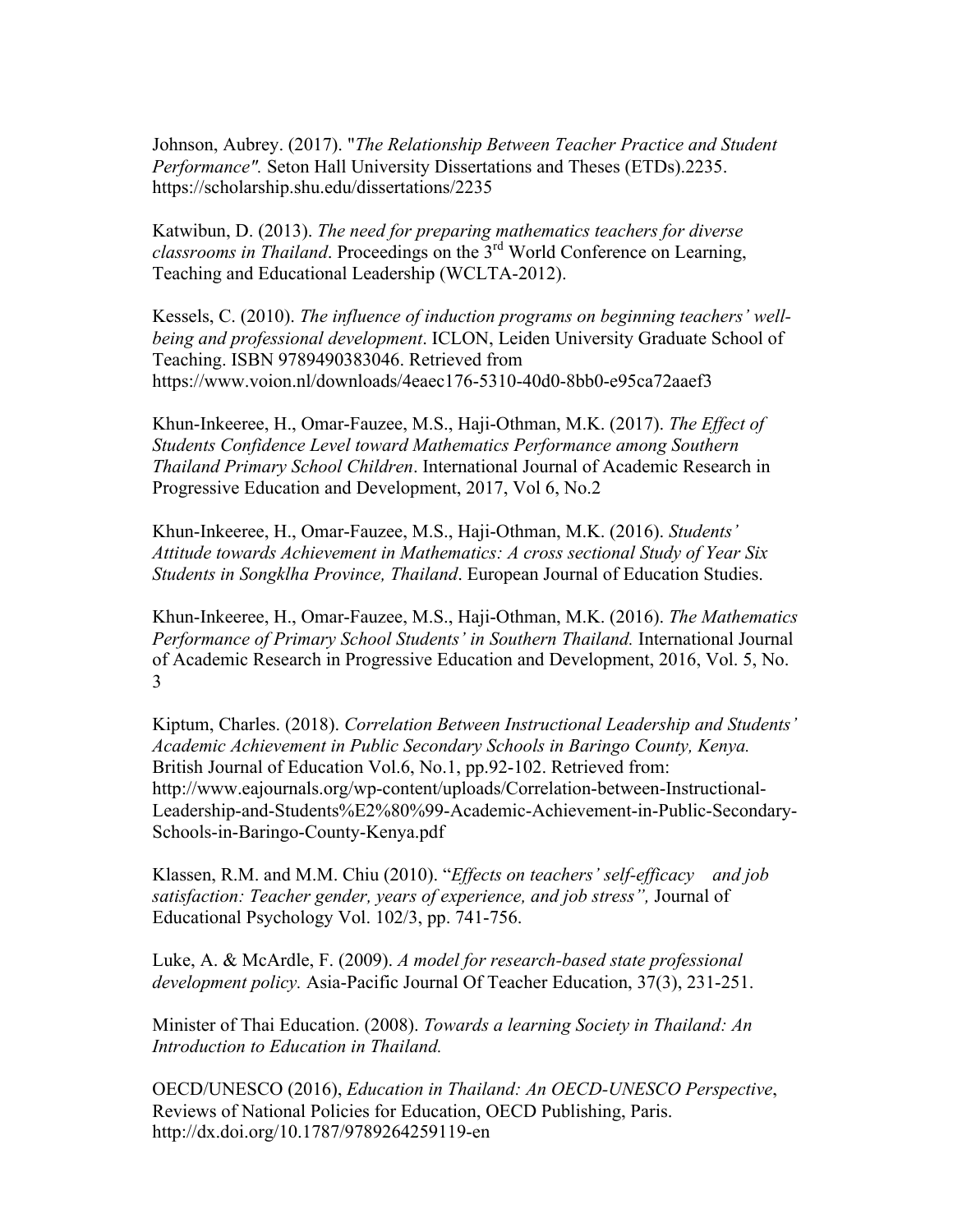OECD (2009), *Creating Effective teaching and Learning Environments: First results from TALIS*, OECD Publishing, Paris.

Parish, Deidre A. (2013). *The Impact of Professional Development on Student Achievement as Measured by Math and Science Curriculum-Based Assessments*. Dissertation. University of North Texas. Retrieved from:

http://citeseerx.ist.psu.edu/viewdoc/download?doi=10.1.1.1025.207&rep=rep1&type= pdf

Patena, A.D. & Dinglasan, B.L.H. (2013). "*Students' Performance on Mathematics Departmental Examination: Basis for Math Intervention Program"*. Asian Academic Research Journal of Social Sciences and Humanities. Vol 1 Issue 14.

Prasertkul, S. (2008). *Nation-state, ethnicity, and modernization*. Paper presented at the meeting of Ministry of Social development and Human Security on nationalism and multicultural, Chiangmai, Thailand.

Rauf, P. A., Ali, S. K. S., & Noor, N.A. M. (2017). *The Relationship Between Models Of Teachers Professional Development And Teachers' Instructional Practices In The Classrooms In The Primary Schools In The State Of Selangor, Malaysia.* International Journal of Education, Psychology and Counseling, 2(5), 120-132.

Rosário, P., Núñez, J.C., Vallejo, G., Cunha, J., Nunes, T., Suárez, N., Fuentes, S. and Moreira, T. (2015). *The effects of teachers' homework follow-up practices on students' EFL performance: a randomized-group design. Frontiers in Psychol*ogy. 6:1528. doi: 10.3389/fpsyg.2015.01528

Saskatchewan Ministry of Education, Canada (2011). *Powerful instructional practices: a resource for teachers and administrators* [electronic resource] Includes bibliographical references. ISBN: 978-1-926841- 97-7. Retrieved from https://www.stf.sk.ca/sites/default/files/powerful\_instructional\_practices\_2011.pdf

Southworth, G. (2010). *How primary schools learn*. Research Papers In Education. 15(3), 275-291.

Tantranont, Nuttiya (2009) *Continuing professional development for teachers in Thailand.* PhD thesis, University of Warwick.

Teaching and Learning International Survey. (2013). *Teaching and learning international survey: User's guide to 2013 U.S. Data Files and Database.* Retrieved from http://nces.ed.gov/pubs2016/2016063\_userguide.pdf

*Thailand's Students' Scores in Recent Test Results Caused by Disparity*. (2017, April 17). Retrieved from http://www.buriramtimes.com/thailands-students-scores-recenttest-results-caused-disparity/

UNESCO (2017). *UNESCO and Education*. United Nations Educational, Scientific and Cultural Organization 7, place de Fontenoy, 75352 Paris 07 SP, France.